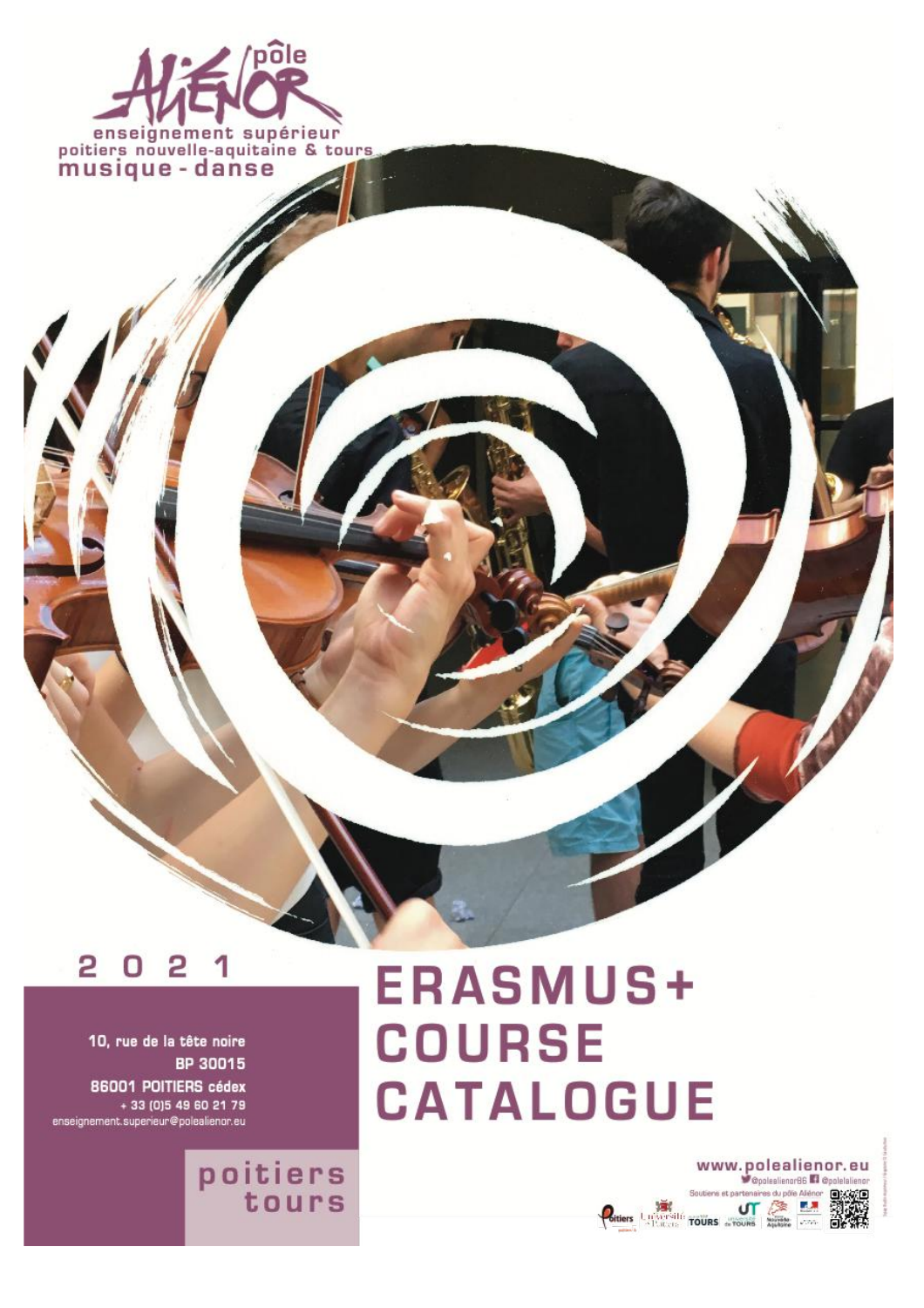## **SUMMARY**

| <b>INFORMATION FOR ERASMUS+ APPLICANTS</b>     | 3                       |
|------------------------------------------------|-------------------------|
| <b>ACADEMIC CALENDAR</b>                       | 3                       |
| <b>ADMISSION PROCEDURE</b>                     | 3                       |
| CONTACT                                        | 3                       |
| LE PÔLE ALIÉNOR                                | $\overline{\mathbf{4}}$ |
| <b>PRESENTATION</b>                            | $\overline{4}$          |
| STUDY PROGRAMS FOR REGULAR STUDENTS            | $\overline{4}$          |
| To find more about Poitiers and the Region     | $\overline{4}$          |
| http://www.poitiers.fr/                        | $\overline{4}$          |
| http://www.poitou-charentes.fr PARTNERS        | $\overline{4}$          |
| <b>TEACHERS</b>                                | 6                       |
| <b>COURSE CATALOGUE ERASMUS+</b>               | 7                       |
| <i>STUDY PLAN</i>                              | $\overline{7}$          |
| DESCRIPTION OF THE COURSES                     | 8                       |
| UE 1 - PRINCIPAL STUDY SUBJECT                 | 8                       |
| UE 3 - SPECIAL STUDIES / SPECIFIC COURSES      | 9                       |
| <b>UE 4 - INTERDISCIPLINARY COURSES</b>        | 13                      |
| UE 5 - ELECTIVES                               | 13                      |
| UE 6 - SESSIONS                                | 13                      |
| PEDAGOGICAL STUDIES                            | 14                      |
| UE 2 - MUSICOLOGY (University)                 | 15                      |
| UE 6 - ELECTIVES (University)                  | 15                      |
| <b>MASTER PROGRAM EARLY MUSIC</b>              | 16                      |
| DESCRIPTION OF THE COURSES                     | 17                      |
| UE 1 - MUSICOLOGY                              | 17                      |
| <b>UE 2 - TRANSVERSAL SKILLS</b>               | 17                      |
| UE3 PERFORMANCE PRACTICE & PROFESSIONALIZATION | 18                      |
| ASSESSMENT AND GRADING SYSTEM                  | 19                      |
| <b>GENERAL INFORMATION</b>                     | 20                      |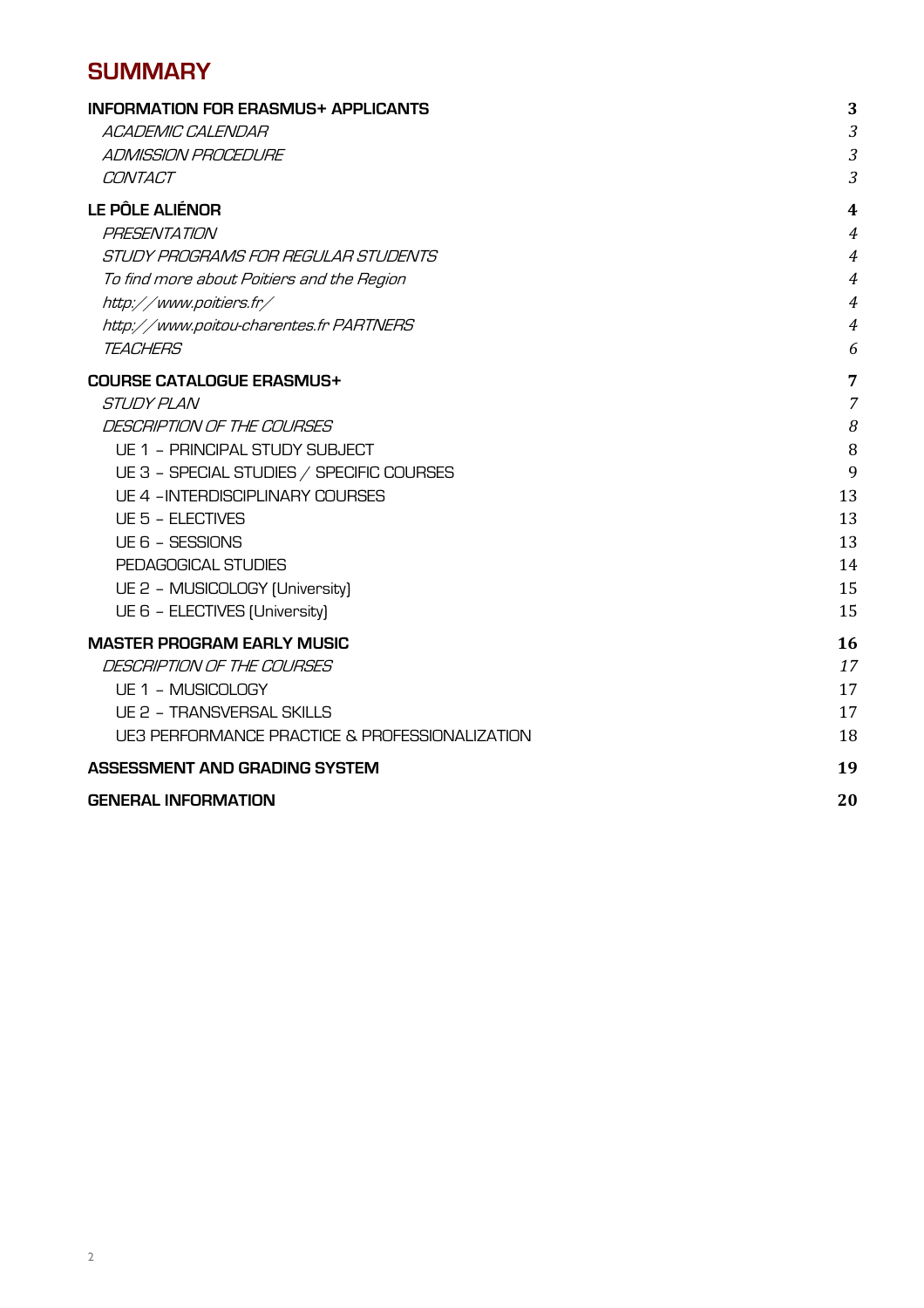## ACADEMIC CALENDAR

Estimated calendar for 2022-2023

- Autumn semester: September 9, 2022 January 12 2023
- Spring semester: January 15, 2023 June 30, 2023

The autumn semester starts with 2 introduction days : September 9-10, 2022, **to be confirmed**

## ADMISSION PROCEDURE

The PÔLE ALIÉNOR is part of the project EASY of the AEC. You have to apply through the common platform.

https://aec.dreamapply.com

Sign in and you will be led through the procedure.

In case your home institution or the PÔLE ALIÉNOR would not appear in the list of possible institutions, please contact the international relations coordinator of your school or the International officer of the PÔLE ALIÉNOR, Claire Michon : international@polealienor.eu

Nota Bene: The PÔLE ALIÉNOR accepts all applications, even if your home institution is not yet a Partner.

### **Application deadline: April 30, 2022**

#### REQUIRED DOCUMENTS

In the Dreamapply application process, you will fill directly online

- Student application form Erasmus+
- **Motivation letter**
- Study plan / Learning agreement

You will also be asked to download those documents:

- Curriculum vitae
- Audio- or video-Recording (15 to 20 minutes)

The CESMD does not ask the following documents, but it is possible to add them:

- Reference letter by the teacher in the principal study subject
- ID or passport (scan)
- Transcript of records

#### LANGUAGE REQUIREMENTS

Recommended language skills: A2. No certificate is required for admission

The instrumental or chamber music lessons may be given in English or Spanish, but most of the courses are given in French. The students who need extra French language classes can contact the Centre Français langue étrangère  $(\Rightarrow)$  page 20) These additional language classes are the responsibility of the student, and will not be financed by the PÔLE ALIÉNOR or by the University.

#### BUDGET

Living expenses:  $\pm \epsilon$  800 / month (housing, food, bus, miscellaneous)

## **CONTACT**

International relations coordinator : Claire MICHON c.michon@polealienor.eu

10 rue de la tête noire, 86 000 POITIERS France + 33 (0)5 49 60 21 79 international@polealienor.eu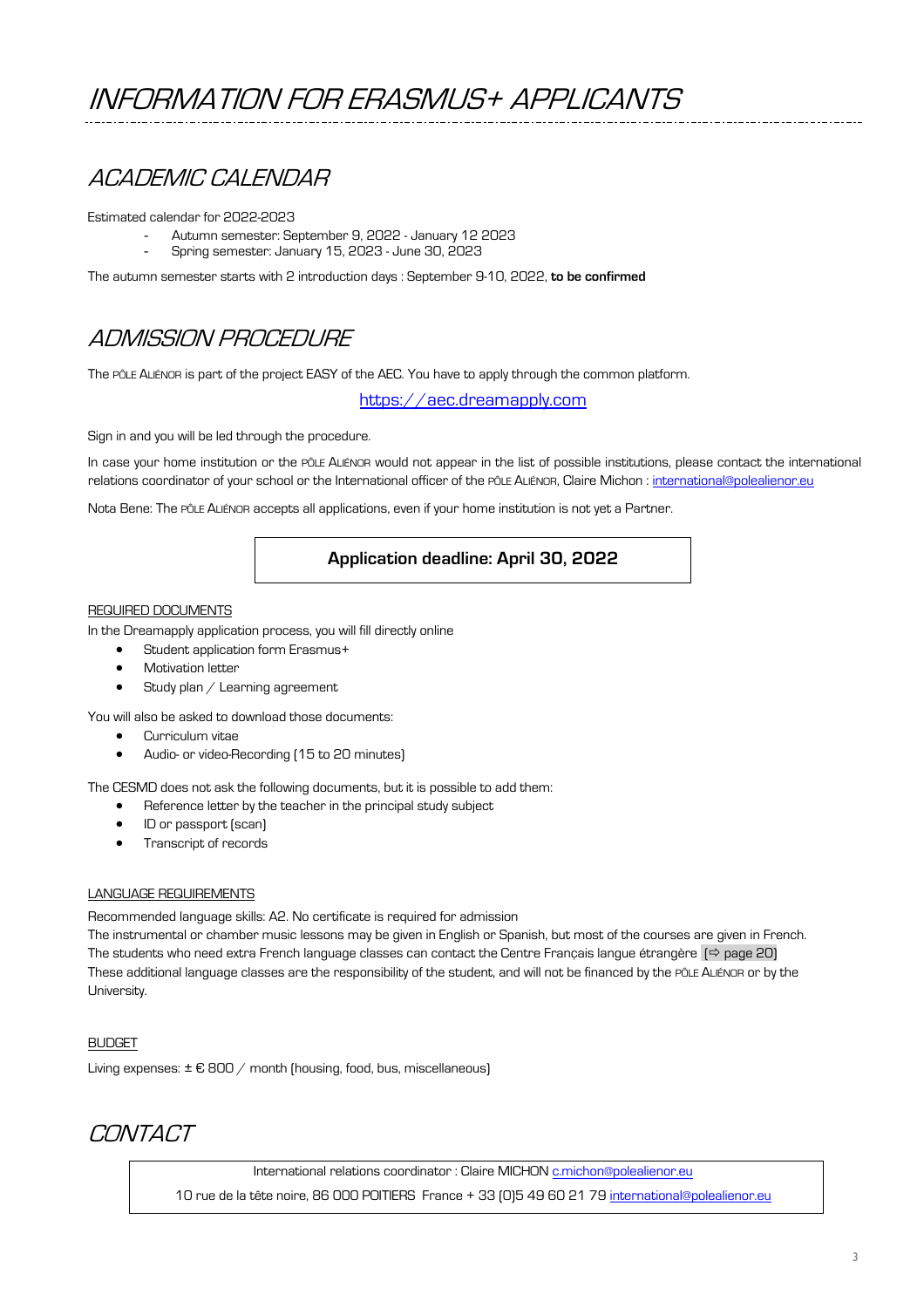# LE PÔLE ALIÉNOR

## PRESENTATION

The PÔLE ALIÉNOR is a Higher Education Institution. The PÔLE ALIÉNOR is a partner of the Universities of Poitiers : www.univ-poitiers.fr and Tours : www.univ-tours.fr, of the Abbaye aux Dames de Saintes (Jeune orchestre de l'Abbaye aux Dames) : www.abbayeauxdames.org.

The PÔLE ALIÉNOR is an active member of the European Association of Conservatoires (AEC): within this association partnerships have already been established with numerous European institutions.

The city of POITIERS, settled in the North of the Région Nouvelle Aquitaine, is connected with big European major cities (Paris, Bordeaux, Brussel, London…) by the TGV.

Poitiers (137 000 inhabitants), has a rich 2 000 years old history, and presents a prestigious architectural patrimony. The University (founded in 1431) is one of the oldest in Europe; the presence of 25 000 students promotes a very creative and diversified cultural life.

Poitiers, a major city without the disadvantages!

The departments for brass instruments and percussion are settled in the city of Tours, 100 km North from Poitiers (1 hour by train)..

All other important general information (visa, administrative procedures, health care and social services, housing, etc.) can be found at the end of this document  $\Leftrightarrow$  page 20 and also in the *Guide international de l'Université* de Poitiers (French, English, Spanish). www.univpoitiers.fr, or Tours www.univ-tours.fr

This information is useful to all students, even for exchange-students who will not necessary be registered at the University.

## STUDY PROGRAMS FOR REGULAR STUDENTS

According to the French Higher Education system, the music department offers three programmes:

#### **DNSPM / Licence (Bachelor)**

The « Diplôme national supérieur professionnel de musicien (DNSPM) » is an undergraduate degree (Bachelor in performance). It is linked to an academic diploma (Licence de musicologie) delivered by the University of Poitiers of the University of Tours.

This programme is open in the following study fields:

- § Classical instruments: Strings (violin, viola, cello, bass), Piano, Saxophone, Brass, Percussion, Jazz
- Early music (historical instruments, singing, organ)
- § Traditional music

#### **Master programme "Music: research and ensemble practice" (Early Music)**

This programme is offered in partnership with the Universities of Poitiers and Tours, which deliver the degree.

#### **Diplôme d'État (instrumental and vocal teacher training)**

The « Diplôme d'État (DE) de professeur de musique » is a professional diploma, required for teaching in most public and private music schools in France. (Diploma in instrumental and vocal teaching).

This programme is open in the following study fields:

- § All vocal and instrumental specialties
- § « Musiques actuelles amplifiées » (Pop, Rock, Rhythmic music)
- § « Formation musicale » (general music education, theoretical subjects, culture, etc)

## To find more about Poitiers and the Region

http://www.poitiers.fr/

http://www.poitou-charentes.fr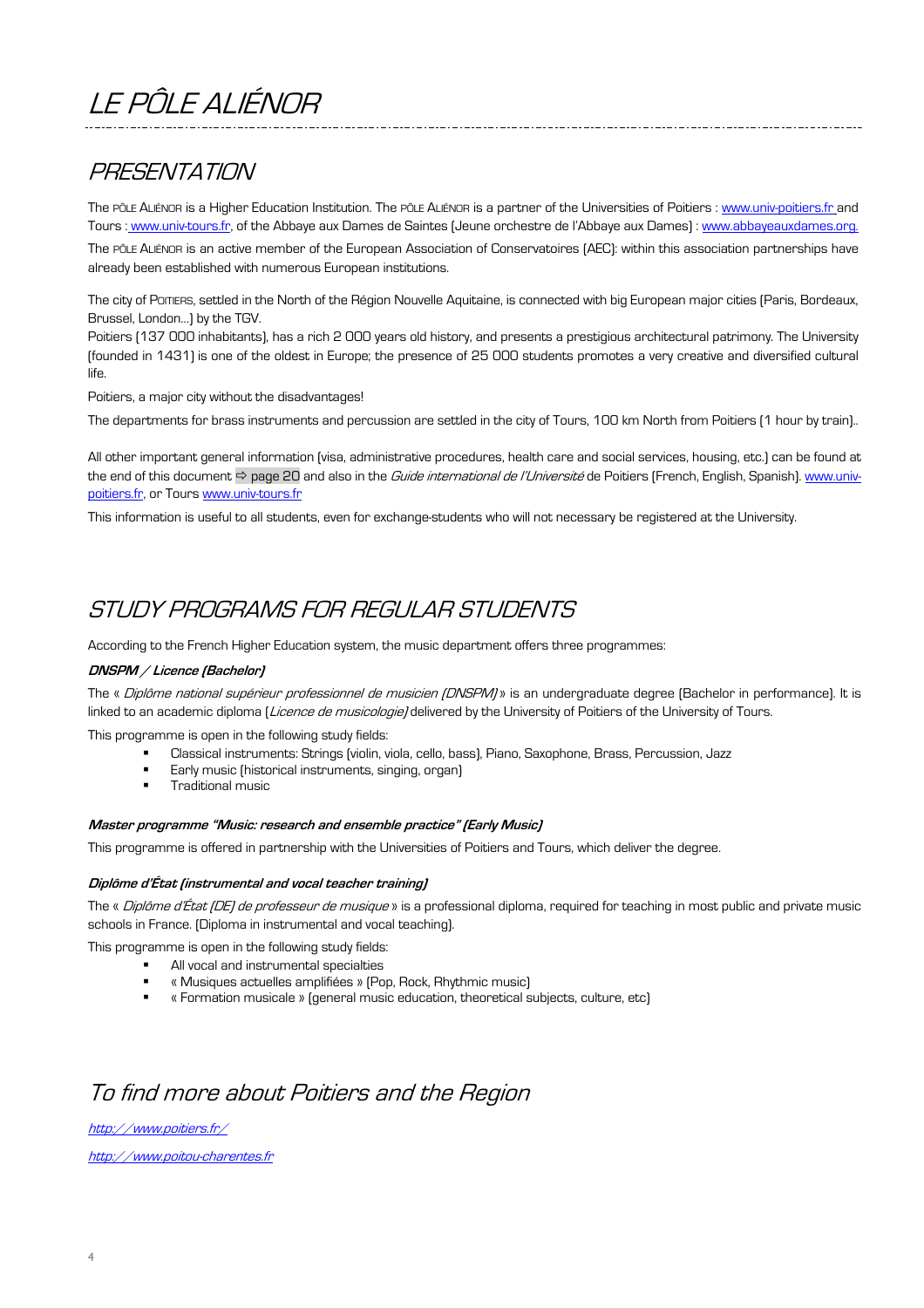# **PARTNERS**

The PÔLE ALIÉNOR is an active member of the European Association of Conservatoires (AEC). Within this association, partnerships have already been established with European Higher Education Institutions:

| Austria         | Musik und Kunst Privatuniversität der Stadt Wien, University of Music and performing Arts Wien   |
|-----------------|--------------------------------------------------------------------------------------------------|
| Belgium         | Erasmus Hogeschool Brussel - Koninklijk Conservatorium                                           |
| Denmark         | RAMA Aarhus/Aalborg                                                                              |
| Estonia         | <b>TARTU University (Kultuur Akademie Viljandi)</b>                                              |
| Finland         | Sibelius Academy Helsinki                                                                        |
| Germany         | Hochschulen für Künste Bremen, Freiburg, Leipzig, Rostock, Trossingen, Würzburg                  |
| Iceland         | Reykjavik: Iceland Academy of the Arts                                                           |
| Ireland         | Royal Irish Academy of Music Dublin (RIAM), Conservatory of Music and Drama (TU Dublin)          |
| Italy           | Conservatorio di Música : Bologna, Frosinone, Mantova, Salerno                                   |
| Lithuania       | Vilnius : Lietuvos muzikos ir teatro akademija (LMTA)                                            |
| The Netherlands | Den Haag: Koninklijk Conservatorium; Utrecht: Hoge School voor Kunsten (HKU)                     |
| Norway          | Grieg Academy Bergen, University of Southern Norway (Rauland)                                    |
|                 | UiT The Arctic University of Norway, Tromsø                                                      |
| Poland          | Akademia Muzyczna: Poznan, Wrocław                                                               |
| Slovaquia       | Vysoka Skola Musickvch umeni v Baratislave                                                       |
|                 | Conservatorio Superior de Música : Albacete, Castellón, Granada, Madrid, Málaga, Murcia, Oviedo, |
| Spain           | Pamplona, Vigo, Zaragoza; Barcelona (ESMUC); San Sebastian (Musikene)                            |
| Sweden          | Stockholm : Kungliga Musikhögskolan i Stockholm                                                  |
| Switzerland     | Genève : Haute école de musique (HEM)                                                            |



#### **Jeune Orchestre de l'Abbaye (Saintes)**

The PÔLE ALIÉNOR and L'Abbaye aux Dames de Saintes give the Erasmus+ students the possibility of a « combined mobility » in the field of historically informed performance practice: orchestral sessions on classical and romantic instruments, solo and chamber music in baroque and classical repertoire, rhetoric, ornamentation, etc. For more information, contact Claire Michon (*c.michon@polealienor.eu*) or Cécile Chemin (chemin@abbayeauxdames.org)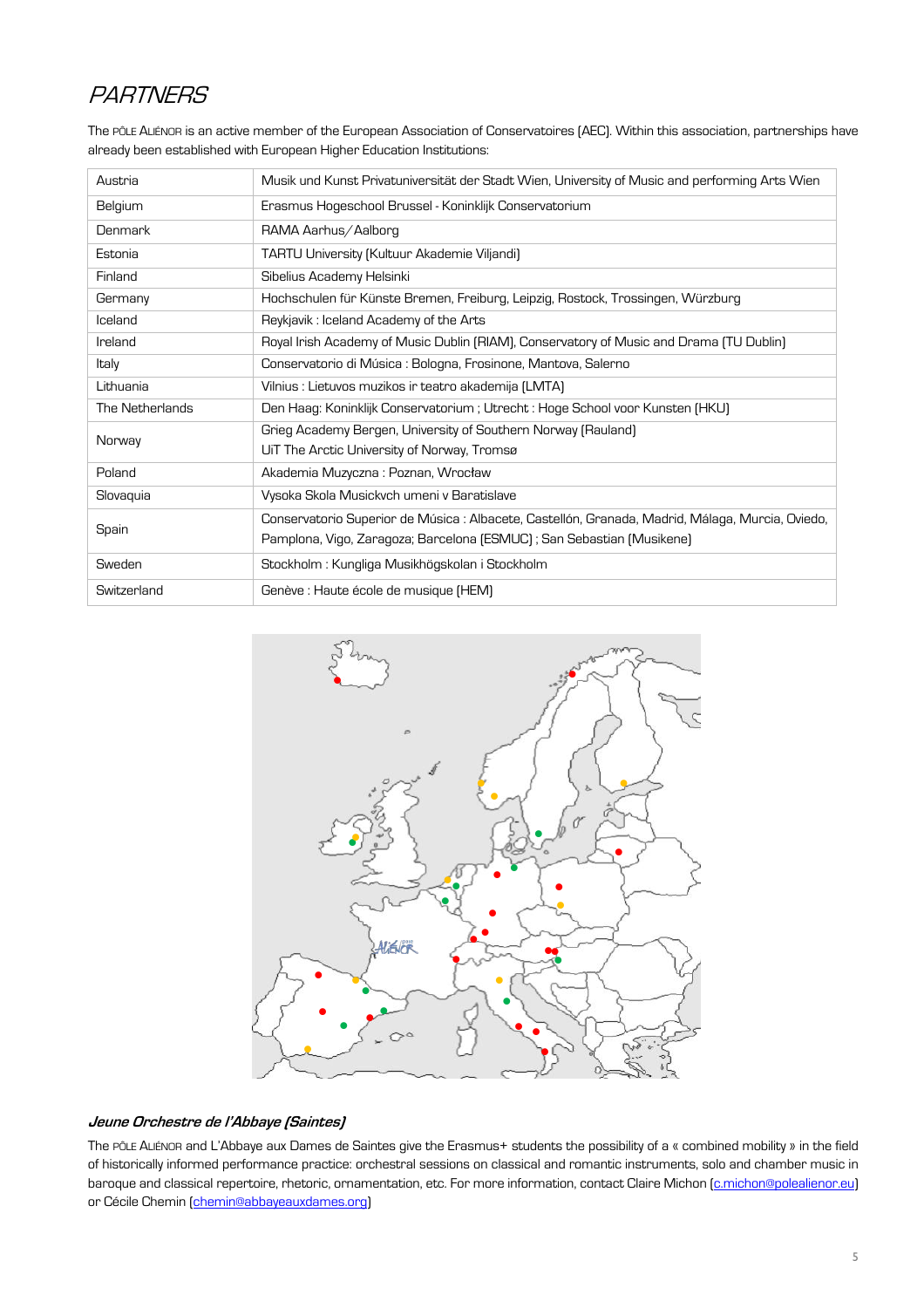## **TEACHERS**

### **String Instruments**

| Coordination: Emmanuel PESME           |                                                      |                               |                                                            |
|----------------------------------------|------------------------------------------------------|-------------------------------|------------------------------------------------------------|
| Violin                                 | Francois-Marie Drieux                                | Cello                         | Yaëlle Quincarlet                                          |
|                                        | <b>Blandine Chemin</b>                               |                               |                                                            |
| Viola                                  | Alain Trésallet                                      | Double bass                   | Jérémie Decottignies                                       |
| Orchestra                              | Guest conductors                                     | Chamber music                 | Vlad Bogdanas                                              |
| Saxophone                              |                                                      |                               |                                                            |
| Coordination: Gilles TRESSOS           |                                                      |                               |                                                            |
| Saxophone                              | Gilles Tressos<br>Christophe Bois                    | Saxophone ensemble            | <b>Thomas Gobert</b><br>Guest conductors                   |
| Piano                                  |                                                      |                               |                                                            |
| Coordination: Catherine SCHNEIDER      |                                                      |                               |                                                            |
| Piano                                  | Catherine Schneider<br>Alain Villard                 | Historical keyboards          | Jean-Pascal Guillot<br>Pascal Dubreuil                     |
| Accompaniment                          | François-Luc Chaurin<br>Jacqueline Bensimhon         |                               |                                                            |
| <b>Brass (in Tours)</b>                |                                                      |                               |                                                            |
|                                        | Coordination: Arnaud JUCHAULT, Thierry GUILBERT      |                               |                                                            |
| Trumpet                                | Arnaud Juchault                                      | Tuba                          | Stéphane Balzeau                                           |
| Trombone                               | Thierry Guilbert                                     | Horn                          | Arnaud Delépine                                            |
| Percussions (in Tours)                 |                                                      |                               |                                                            |
| Coordination : Jean-Baptiste COUTURIER |                                                      |                               |                                                            |
| Percussions                            | Jean-Baptiste Couturier<br>Rémi Durupt               |                               |                                                            |
| Early music, historical instruments    |                                                      |                               |                                                            |
| Coordination : Claire MICHON           |                                                      |                               |                                                            |
| Singing                                | Noémi Rime                                           | Harpsichord                   | Pascal Dubreuil                                            |
| Violin                                 | Marie Rouquié                                        |                               | Dominique Ferran                                           |
| Recorder                               | Claire Michon                                        | Organ                         | Olivier Houette                                            |
| Cornetto                               | Judith Pacquier                                      |                               | Dominique Ferran                                           |
| Traverso                               | <b>NN</b>                                            |                               |                                                            |
| Viola da gamba<br>Baroque cello        | Matthieu Lusson<br>Hilary Metzger                    | Lute & theorbo<br>Accompanist | Pascale Boquet<br>Lujza Marková<br>Jean-Miguel Aristizabal |
| Traditional music                      |                                                      |                               |                                                            |
| Coordination: Philippe COMPAGNON       |                                                      |                               |                                                            |
| Singing                                | Philippe Compagnon<br>Sylvie Berger<br>Solange Panis | Cornemuse                     | Gaëtan Polteau<br>Julien Barbances                         |
| Violin                                 | Jean-François Vrod<br>Philippe Ancelin               | Diatonic accordion            | Christian Pacher<br>Philippe Compagnon                     |
|                                        |                                                      | Clarinet, Flutes              | <b>Bernard Subert</b>                                      |

### **Guest teachers and master-classes on the website: http://www.polealienor.eu**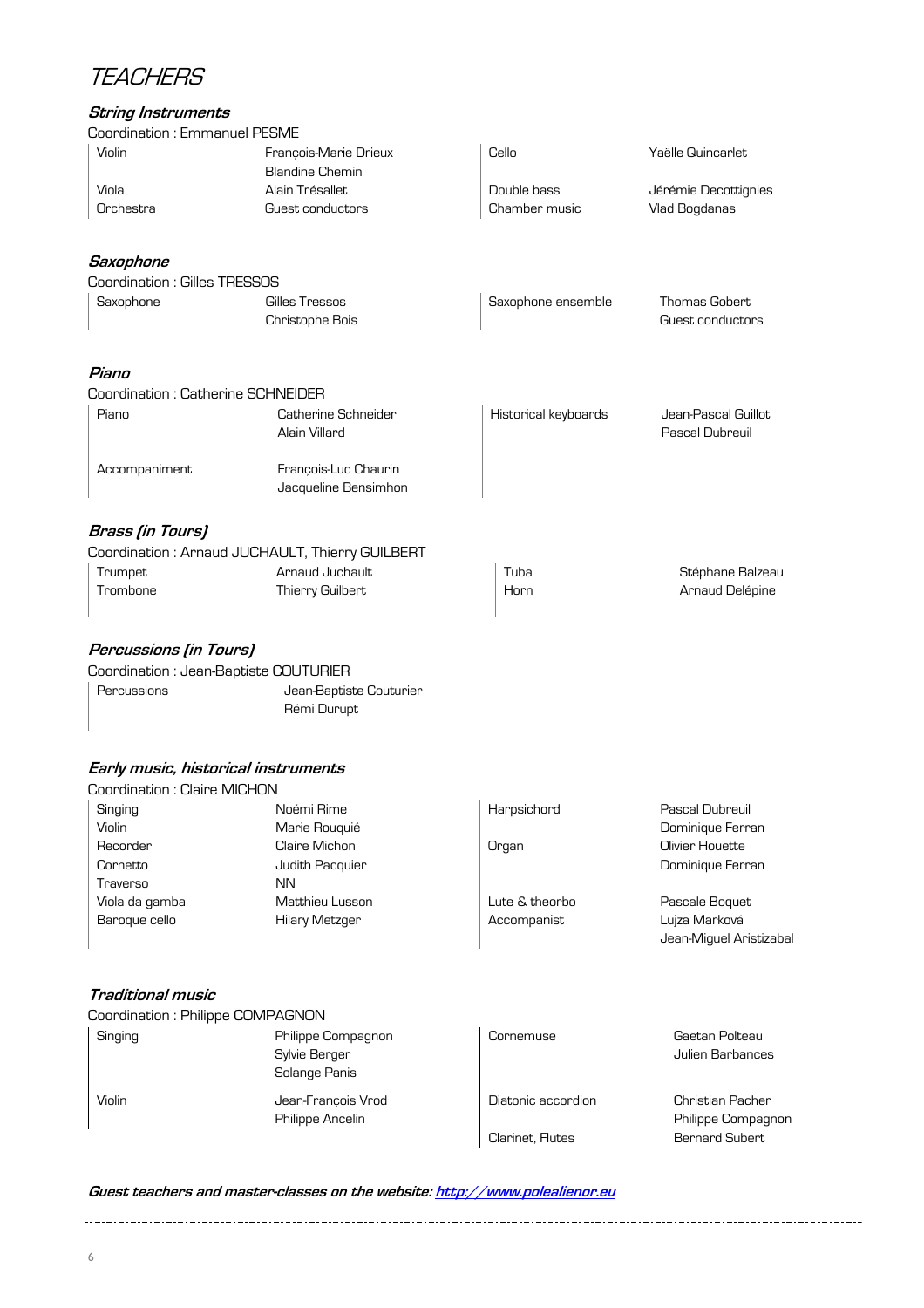# STI INY PI AN

An individual study plan, based on your Learning Agreement, will be drawn up for you. It defines the detailed content of your studies during the exchange period. It has to be signed before your arrival, but might be changed when you arrive. This will be finalised after the introduction days.

The table below is the global framework of your study plan at the PÔLE ALIÉNOR. You should use it as a "guideline" while choosing the courses for your Study plan in the application on https://aec.dreamapply.com.

However, you can select the courses freely in order to make the best study plan possible for you. For example, in the UE2, UE4, UE5, UE6, you can choose courses from other modules as well.

|               | <b>AUTUMN SEMESTER</b>                                                                                                                                                                                                             | <b>ECTS</b>  | <b>SPRING SEMESTER</b>                                                                                                                                                                                           | <b>ECTS</b> |
|---------------|------------------------------------------------------------------------------------------------------------------------------------------------------------------------------------------------------------------------------------|--------------|------------------------------------------------------------------------------------------------------------------------------------------------------------------------------------------------------------------|-------------|
| LIF1DN        | <b>PRINCIPAL STUDY SUBJECT</b><br>Pratiques principales<br>Instrumental course<br>Practice with accompaniment<br><i>Master-classes</i><br>Repertoire study                                                                         | 6            | <b>PRINCIPAL STUDY SUBJECT</b><br>Pratiques principales<br>Instrumental course<br>Practice with accompaniment<br><i>Master-classes</i><br>Repertoire study                                                       | 6           |
| <b>LIE3DN</b> | <b>SPECIAL STUDIES</b><br>Enseignements spécifiques au domaine<br>Ensemble practice : 2 courses $\Rightarrow$ page 10-11<br>Musicianship 1 : 1 course $\Rightarrow$ page 9<br>Musicianship 2: 1 or 2 courses $\Rightarrow$ page 11 | 6            | <b>SPECIAL STUDIES</b><br>Pratiques associées<br>Ensemble practice : 2 courses $\Rightarrow$ page 10-11<br>Musicianship 1: 1 course $\Rightarrow$ page 9<br>Musicianship 2: 1 or 2 courses $\Rightarrow$ page 11 | 6           |
| UE4DN         | <b>COMPLEMENTARY COURSES</b><br>Enseignements transversaux<br>Select 2 courses $\Rightarrow$ page 13                                                                                                                               | <sub>6</sub> | <b>COMPLEMENTARY COURSES</b><br>Enseignements transversaux<br>Select 2 courses $\Rightarrow$ page 13                                                                                                             | 6           |
| <b>LIFRDN</b> | SPECIFIC SESSIONS & PROJECTS<br>Session spécifique, compulsory                                                                                                                                                                     | 3            | SPECIFIC SESSIONS & PROJECTS<br>Session spécifique, compulsory                                                                                                                                                   | З           |

The study plan of regular student contains also courses at the University (in Poitiers or in Tours, depending on the study field). As an Erasmus+ student, you can choose to follow those courses or replace them by courses at the PÔLE ALIÉNOR.

| UE2DN | <b>MUSICOLOGY</b><br><b>Musicologie</b><br>Music History (University)<br>Select period $\Rightarrow$ page 15 | 6 | <b>MUSICOLOGY</b><br>Musicologie<br>Music History (University)<br>Select period $\Rightarrow$ page 15     | 6 |
|-------|--------------------------------------------------------------------------------------------------------------|---|-----------------------------------------------------------------------------------------------------------|---|
| UE5DN | <b>ELECTIVES</b><br><b>UE Libre</b> (PÔLE ALIÉNOR or University)<br>Select 1 course $\Rightarrow$ page 15    | З | <b>ELECTIVES</b><br><b>UE Libre</b> (PÔLE ALIÉNOR or University)<br>Select 1 course $\Rightarrow$ page 15 | 3 |

If you are interested in other courses at the University, it will be possible to choose other subjects at your arrival in Poitiers or Tours.

#### **French Language courses**

The Centre Français Langue Étrangère of the University delivers several courses:  $\Rightarrow$  page 20

As you have to pay for those courses, they cannot be included in your Erasmus learning agreement. However, the Centre FLE will deliver you extra ECTS.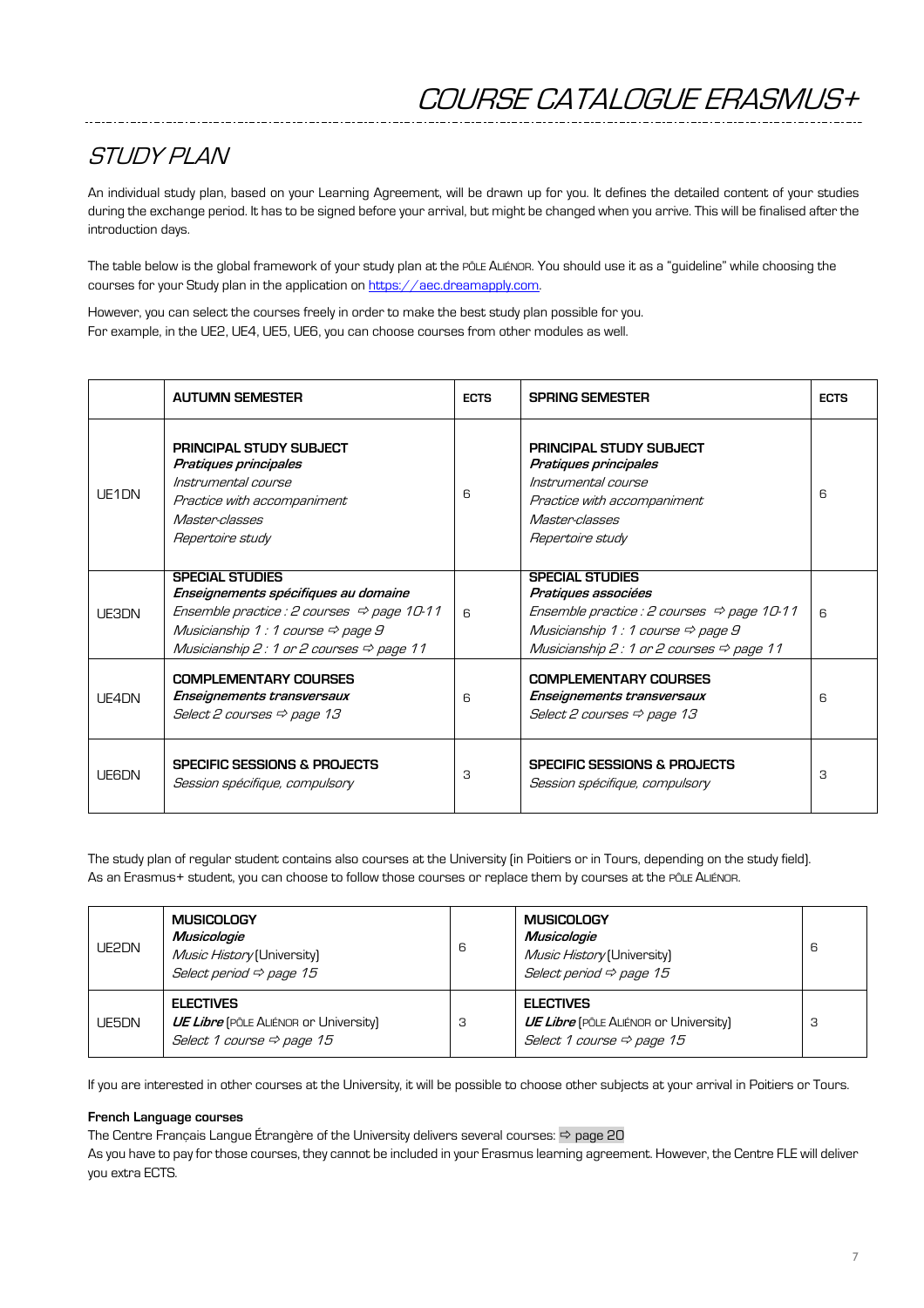## DESCRIPTION OF THE COURSES

In this part of the document, you will find information on each course, all in the same format:

| Code                       | Name                                                | Hours &<br><b>ECTS</b>                                           | Department<br>Study level                                                             | Semester         | Language                            |
|----------------------------|-----------------------------------------------------|------------------------------------------------------------------|---------------------------------------------------------------------------------------|------------------|-------------------------------------|
| UE1DN-RP-S1<br>UE1DN-RP-S2 | <b>IN ENGLISH</b><br>In French<br>Short description | Number of<br>teaching hours<br>number of<br>ECTS per<br>semester | Department<br>Study level:<br>Undergraduate<br>Postgraduate (for<br>Early Music only) | Autumn<br>Spring | French<br>English where<br>possible |

#### **Nota Bene:**

**The number of ECTS is meant per semester, even for courses that take place through all the academic year. Take this into account when making your study plan on aec.dreamapply**

- Applying for one semester  $\Rightarrow$  choose the subject code according to the semester [-S1 or -S2]
- Applying for 2 semesters  $\Rightarrow$  choose the subject twice, with the 2 different codes

Most of the complementary courses are linked to the study field. You can download the study plan and description of the study plan of each department on the website: http://www.polealienor.eu/musique/international-en/erasmus-en

#### **Languages of teaching**

All the courses are given in French. However, in individual lessons and small groups, most of the teachers can teach in English and/or Spanish, Italian, German. *Italics = language spoken by some of the teachers.* 

## UE 1 – PRINCIPAL STUDY SUBJECT

#### STUDY FIELDS

Depending on your study field and instrument, you will be settled in Poitiers or in Tours.

#### **POITIERS**

STRING INSTRUMENTS: Violin, viola, cello, bass **SAXOPHONE** PIANO EARLY MUSIC: all instruments, organ, singing TRADITIONAL MUSIC: all instruments and singing OTHER INSTRUMENTS: Woodwinds, Jazz, Pop-Rock, etc.

#### **TOURS**

CUIVRES PERCUSSIONS

### **INSTRUMENTAL STUDIES**

| UE1DN-RP-S1<br>UE1DN-RP-S2 | <b>INSTRUMENTAL COURSES</b><br>Répertoires principaux<br>Instrumental course<br>Practice with accompaniment<br>Master-classes | 44h/5<br>ECTS per<br>semester | All study fields and<br>instruments<br>Undergraduate<br>Postgraduate (Early | Autumn<br>Spring | French<br>English<br>Spanish<br>German |
|----------------------------|-------------------------------------------------------------------------------------------------------------------------------|-------------------------------|-----------------------------------------------------------------------------|------------------|----------------------------------------|
|                            | Repertoire study                                                                                                              |                               | Music only)                                                                 |                  | Italian                                |

Nota Bene

- All the components of this module are compulsory.
- According to your instrument, you have to add a compulsory course in Musicianship 1  $\Rightarrow$  see below

#### Repertoire study

Objectives: To develop personal tools and a critical mind on interpretation, editions. Historically informed performance practice First approach of a practiced-based artistic research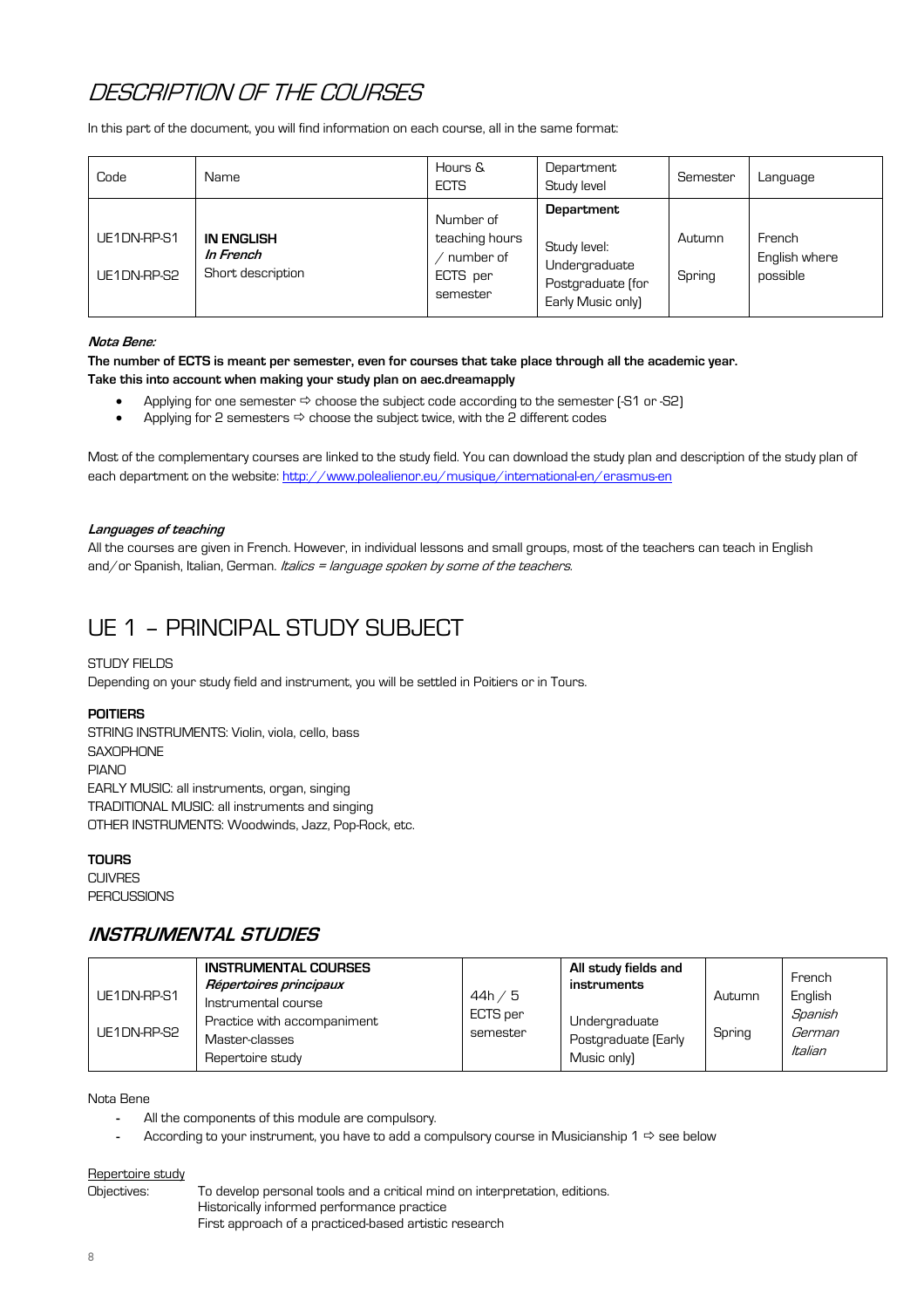# UE 3 – SPECIAL STUDIES / SPECIFIC COURSES

### **MUSICIANSHIP 1**

One of the courses below is mandatory, according to your instrument.

### **MODERN INSTRUMENTS**

| SIGHT-READING<br>Lecture et transposition<br>UE3DN-LT-S1<br>Sight-reading in different contexts and<br>styles. Practice of transposition. Approach<br>UE3DN-LT-S2<br>of modal and tonal improvisation. | 12h / 1<br><b>ECTS</b><br>per semester | Strings<br>Saxophone<br><b>Brass</b><br><b>Woodwinds</b><br>Undergraduate | Autumn<br>Spring | French<br>English<br>Italian |
|--------------------------------------------------------------------------------------------------------------------------------------------------------------------------------------------------------|----------------------------------------|---------------------------------------------------------------------------|------------------|------------------------------|
|--------------------------------------------------------------------------------------------------------------------------------------------------------------------------------------------------------|----------------------------------------|---------------------------------------------------------------------------|------------------|------------------------------|

| UE3DN-TDP-S1<br>UE3DN-TDP-S2 | <b>INSTRUMENTAL TECHNIQUE AND</b><br>SIGHT-READING<br>Technique et déchiffrage<br>Technical Tools adapted to keyboards and<br>drums.<br>Sight-reading on all percussion<br>instruments. | 12h / 1<br><b>ECTS</b><br>per semester | Percussion<br>Undergraduate | Autumn<br>Spring | French<br>English |
|------------------------------|-----------------------------------------------------------------------------------------------------------------------------------------------------------------------------------------|----------------------------------------|-----------------------------|------------------|-------------------|
| <b>IF3DN-DP-S1</b>           | SIGHT-READING<br>Déchiffrage                                                                                                                                                            | 12h / 1                                |                             | Autumn           |                   |

| UE3DN-DP-S1 | Déchiffrage                                                        |                     |               | Autumn |         |
|-------------|--------------------------------------------------------------------|---------------------|---------------|--------|---------|
|             | Sight-reading techniques applied to solo                           | 12h.<br><b>ECTS</b> | Piano         |        | French  |
| UE3DN-DP-S2 | repertoire, and accompaniment of<br>instrumental and vocal pieces. | per semester        | Undergraduate | Spring | English |

### **EARLY MUSIC**

| <b>ORNAMENTATION</b><br>Ornementation<br>UE3DN-0-<br>The ornamentation seen as the basis of<br>knowledge and performance practice of<br>MAnc-S1<br>the different styles,<br>The students will write/improvise<br>UE3DN-0-<br>ornamentations according to the style and<br>MAnc-S2<br>the treatises: Grounds, Ballad tunes,<br>ricercare, diminution, etc. | 12h / 1<br><b>ECTS</b><br>per semester | <b>Early Music</b><br>Undergraduate<br>Postgraduate | Autumn<br>Spring | French<br>English |
|-----------------------------------------------------------------------------------------------------------------------------------------------------------------------------------------------------------------------------------------------------------------------------------------------------------------------------------------------------------|----------------------------------------|-----------------------------------------------------|------------------|-------------------|
|-----------------------------------------------------------------------------------------------------------------------------------------------------------------------------------------------------------------------------------------------------------------------------------------------------------------------------------------------------------|----------------------------------------|-----------------------------------------------------|------------------|-------------------|

| UE3DN-EML-<br>MAnc-S1<br>UE3DN-EML-<br>MAnc-S2 | <b>EARLY MUSIC LAB</b><br>Historically informed performance<br>practice. Thematic seminars. | 18h / 2<br><b>ECTS</b><br>per semester | <b>Early Music</b><br>Undergraduate<br>Postgraduate | Autumn<br>Spring | French<br>English |
|------------------------------------------------|---------------------------------------------------------------------------------------------|----------------------------------------|-----------------------------------------------------|------------------|-------------------|
|------------------------------------------------|---------------------------------------------------------------------------------------------|----------------------------------------|-----------------------------------------------------|------------------|-------------------|

#### **TRADITIONAL MUSIC**

| UE3DN-PS-<br>MTrad-S1<br>UE3DN-PS-<br>MTrad-S2 | <b>HERITAGE AND SOURCES</b><br>Le patrimoine et ses sources<br>Sources and collecting: methodological<br>and practical approaches.<br>Analysis of sources and documents,<br>leading to an artistic output.<br>Link with other musical aesthetics [Early<br>music, Pop and Rock). | 12h / 1<br><b>ECTS</b><br>per semester | Traditional music<br>Undergraduate | Autumn<br>Spring | French<br>English |
|------------------------------------------------|----------------------------------------------------------------------------------------------------------------------------------------------------------------------------------------------------------------------------------------------------------------------------------|----------------------------------------|------------------------------------|------------------|-------------------|
|------------------------------------------------|----------------------------------------------------------------------------------------------------------------------------------------------------------------------------------------------------------------------------------------------------------------------------------|----------------------------------------|------------------------------------|------------------|-------------------|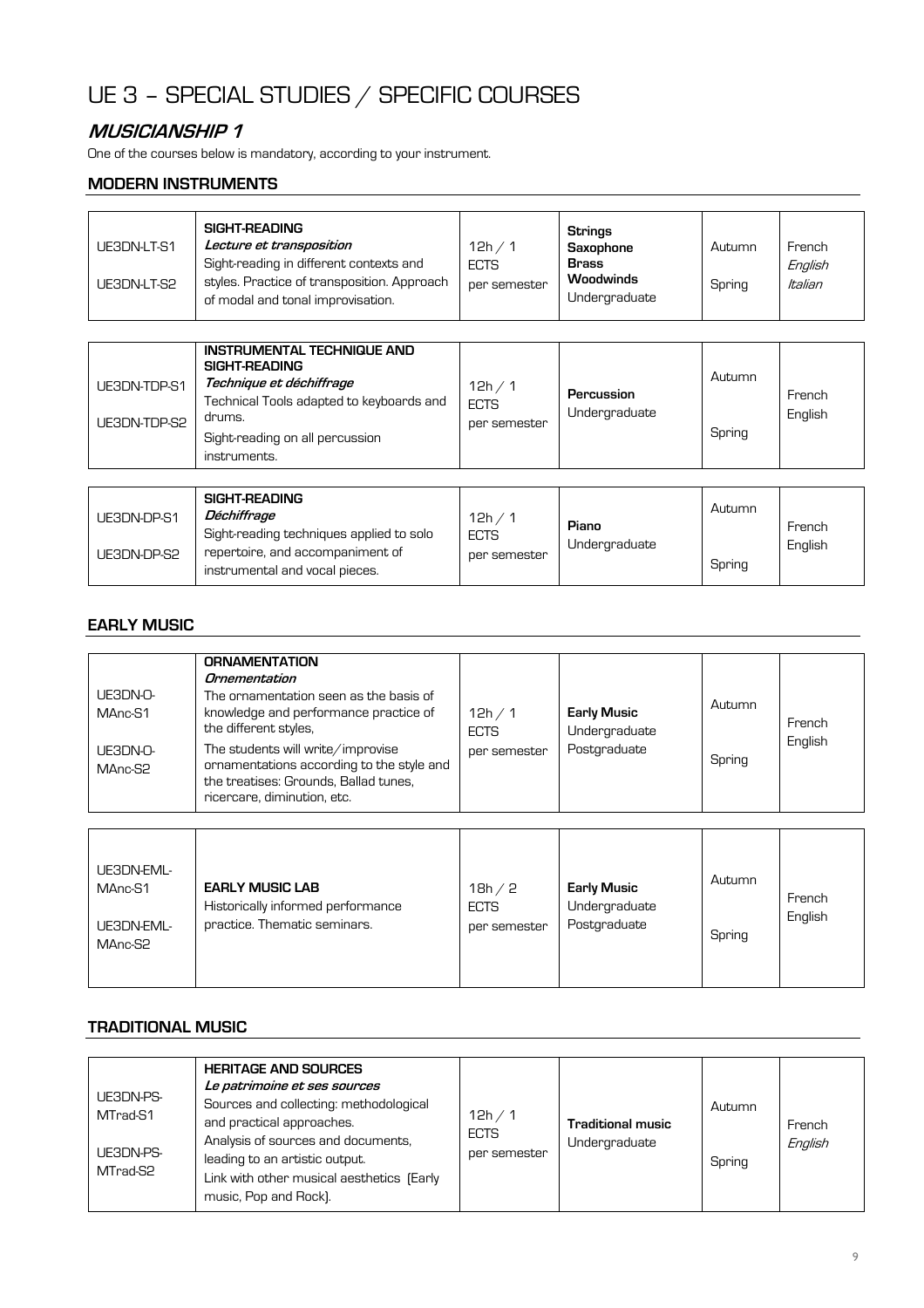## **ENSEMBLE PRACTICE**

You have to choose 2 courses per semester (2 ECTS each):

- Orchestral practice and projects are compulsory for all the students of the study field
- Choose at least another course in a smaller ensemble (It is possible to participate to several groups. > add 2 ECTS/group).

### **MODERN INSTRUMENTS**

| UE3DN-MdC-<br>S1<br>UE3DN-MdC-<br>S <sub>2</sub> | <b>CHAMBER MUSIC</b><br>Musique de chambre<br>Students can choose repertoire<br>Classical<br>Romantical<br>Contemporary<br>Early music | $7h / 2$ ECTS<br>per semester | All study fields and<br>instruments<br>Undergraduate | Autumn<br>Spring | French<br>English<br>Spanish<br>German |
|--------------------------------------------------|----------------------------------------------------------------------------------------------------------------------------------------|-------------------------------|------------------------------------------------------|------------------|----------------------------------------|
|--------------------------------------------------|----------------------------------------------------------------------------------------------------------------------------------------|-------------------------------|------------------------------------------------------|------------------|----------------------------------------|

| UE3DN-OrC-S1 | <b>STRING ORCHESTRA</b><br>Orchestre cordes                                    | 20h / 2                     | <b>Strings</b> | Autumn | French  |
|--------------|--------------------------------------------------------------------------------|-----------------------------|----------------|--------|---------|
| UE3DN-OrC-S2 | orchestral session per semester<br>Compulsory for all the students in strings. | <b>ECTS</b><br>per semester | Undergraduate  | Spring | Enalish |

| UE3DN-ESx-S1<br>UE3DN-ESx-S2 | <b>SAXOPHONE ORCHESTRA</b><br><b>Grand ensemble Saxophones</b><br>1 orchestral session (12 to 16 sax.) per<br>semester, quest conductors.<br>Compulsory for all students in saxophone | 20h / 2<br><b>ECTS</b><br>per semester | Saxophone<br>Undergraduate | Autumn<br>Spring | French<br>English<br>Spanish |
|------------------------------|---------------------------------------------------------------------------------------------------------------------------------------------------------------------------------------|----------------------------------------|----------------------------|------------------|------------------------------|
|------------------------------|---------------------------------------------------------------------------------------------------------------------------------------------------------------------------------------|----------------------------------------|----------------------------|------------------|------------------------------|

| UE3DN-QSx-S1<br>UE3DN-QSx-S2 | <b>SAXOPHONE QUARTET</b><br>Quatuor de Saxophones | $7h / 2$ ECTS<br>per semester | Saxophone<br>Undergraduate | Autumn<br>Spring | French<br>English<br>Spanish |
|------------------------------|---------------------------------------------------|-------------------------------|----------------------------|------------------|------------------------------|
|------------------------------|---------------------------------------------------|-------------------------------|----------------------------|------------------|------------------------------|

| UE3DN-OHRC-<br>S1<br>UE3DN-OHRC-<br>S2 | <b>WIND ORCHESTRA</b><br>Ensemble de cuivres et percussions<br>Orchestral session with the "Orchestre"<br>d'harmonie de la région Centre" | 35h/4<br><b>ECTS</b><br>per semester | <b>Brass</b><br>Percussion<br>Undergraduate | Autumn<br>Spring | French<br>English |
|----------------------------------------|-------------------------------------------------------------------------------------------------------------------------------------------|--------------------------------------|---------------------------------------------|------------------|-------------------|
|----------------------------------------|-------------------------------------------------------------------------------------------------------------------------------------------|--------------------------------------|---------------------------------------------|------------------|-------------------|

### **EARLY MUSIC**

| UE3DN-MdC-<br>MAnc-S1<br>UE3DN-MdC-<br>MAnc-S2 | <b>CHAMBER MUSIC - EARLY MUSIC</b><br>Musique de chambre ancienne<br>Students can choose repertoire<br>Medieval<br>Renaissance<br>Baroque<br>Pre-classical<br>Classical | $7h / 2$ ECTS<br>per semester | Early music<br><b>Strings</b><br>Undergraduate<br>Postgraduate | Autumn<br>Spring | French<br>English<br>Spanish |
|------------------------------------------------|-------------------------------------------------------------------------------------------------------------------------------------------------------------------------|-------------------------------|----------------------------------------------------------------|------------------|------------------------------|
|------------------------------------------------|-------------------------------------------------------------------------------------------------------------------------------------------------------------------------|-------------------------------|----------------------------------------------------------------|------------------|------------------------------|

| <b>RECORDER CONSORT</b><br>Consort de flûtes à bec<br>UE3DN-CFI-S1<br>Consort repertoire from 1480 to 1650<br>on Renaissance instruments.<br>UE3DN-CFI-S2<br>Organology, tuning, original notation,<br>instrumentation, diminution. | $8h / 2$ ECTS<br>per semester | <b>Early Music</b><br>Recorder<br>Undergraduate<br>Postgraduate | Autumn<br>Spring | French<br>English<br>German<br>Italian |
|-------------------------------------------------------------------------------------------------------------------------------------------------------------------------------------------------------------------------------------|-------------------------------|-----------------------------------------------------------------|------------------|----------------------------------------|
|-------------------------------------------------------------------------------------------------------------------------------------------------------------------------------------------------------------------------------------|-------------------------------|-----------------------------------------------------------------|------------------|----------------------------------------|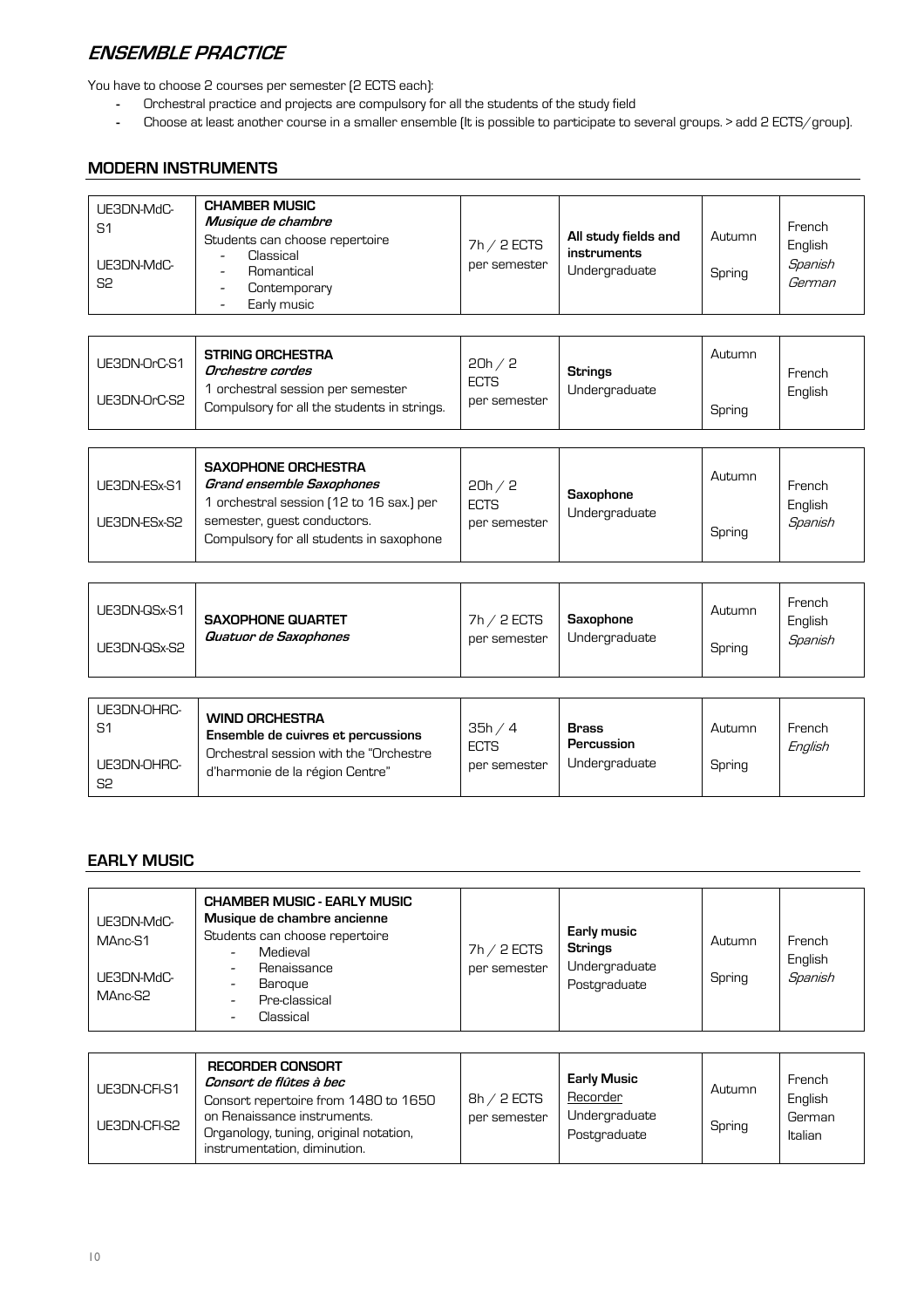| UE3DN-CVI-S1<br>UE3DN-CVI-S2 | VIOLIN AND VIOLA DA GAMBA<br><b>CONSORT</b><br>Consort de violes et violons<br>Polyphonic music (instrumental, vocal<br>repertoire) 1500-1650.<br>Organology, tuning, original notation,<br>diminution. | $8h / 2$ ECTS<br>per semester | <b>Early Music</b><br>Baroque violin<br>Viola da gamba<br>Undergraduate<br>Postgraduate | Autumn<br>Spring | French<br>English |
|------------------------------|---------------------------------------------------------------------------------------------------------------------------------------------------------------------------------------------------------|-------------------------------|-----------------------------------------------------------------------------------------|------------------|-------------------|
|------------------------------|---------------------------------------------------------------------------------------------------------------------------------------------------------------------------------------------------------|-------------------------------|-----------------------------------------------------------------------------------------|------------------|-------------------|

### **TRADITIONAL MUSIC**

| UE3DN-ETrad-<br>S1<br>UE3DN-ETrad-<br>S <sub>2</sub> | <b>TRADITIONAL MUSIC ENSEMBLE</b><br>Ensemble de musique traditionnelle<br>Instrumental and vocal ensemble practice.<br>Traditional dancing: how to play for the<br>dancers.<br>Repertoire from the French area and from<br>the cultural areas of the students. | 14h / 3<br><b>ECTS</b><br>per semester | <b>Traditional music</b><br>Undergraduate | Autumn<br>Spring | French<br>English |
|------------------------------------------------------|-----------------------------------------------------------------------------------------------------------------------------------------------------------------------------------------------------------------------------------------------------------------|----------------------------------------|-------------------------------------------|------------------|-------------------|
|------------------------------------------------------|-----------------------------------------------------------------------------------------------------------------------------------------------------------------------------------------------------------------------------------------------------------------|----------------------------------------|-------------------------------------------|------------------|-------------------|

### **MUSICIANSHIP 2**

You have to choose a minimum of 1 course per semester (2 ECTS each), according to your study field.

### **MODERN INSTRUMENTS**

| UE3DN-Clav-S1<br>UE3DN-Clav-S2 | <b>KEYBOARD SKILLS</b><br>Clavier complémentaire<br>Accompaniment of simple melodies<br>(modal or tonal).<br>Basis technical skills on the keyboard.<br>Developing invention and creativity on the<br>piano.                                                                                                         | 12h / 2<br><b>ECTS</b><br>per semester | <b>Strings</b><br><b>Saxophone</b><br><b>Brass</b><br><b>Woodwinds</b><br>Undergraduate | Autumn<br>Spring | French<br>English<br>Spanish |
|--------------------------------|----------------------------------------------------------------------------------------------------------------------------------------------------------------------------------------------------------------------------------------------------------------------------------------------------------------------|----------------------------------------|-----------------------------------------------------------------------------------------|------------------|------------------------------|
| UE3DN-AA-S1<br>UE3DN-AA-S2     | <b>ANALYSIS FOR PERFORMANCE</b><br>Analyse appliquée<br>Musical analysis leading to performance<br>practice.<br>Baroque: musical rhetoric, tempi of the<br>dances, ornamentation, etc.<br>Classical and Romantic: sonate, concerti,<br>chamber music etc.<br>$20th$ and $21th$ centuries: contemporary<br>languages. | 12h / 2<br><b>ECTS</b><br>per semester | <b>Strings</b><br><b>Saxophone</b><br>Piano<br><b>Woodwinds</b><br>Undergraduate        | Autumn<br>Spring | French<br>English            |
| <b>IERONLIA LS1</b>            | <b>JAZZ IMPROVISATION</b><br>Impousection loss                                                                                                                                                                                                                                                                       | 12h/2                                  | <b>Strings</b><br>Savonhone                                                             | Autumn           | Fronch                       |

|              | <b>JAZZ IMPROVISATION</b>                                                          |                             | <b>Strings</b>                             |        |                    |
|--------------|------------------------------------------------------------------------------------|-----------------------------|--------------------------------------------|--------|--------------------|
| UE3DN-IpJ-S1 | Improvisation Jazz                                                                 | 12h/2                       | Saxophone                                  | Autumn | French             |
| UE3DN-lpJ-S2 | Improvisation on standards, practice of<br>patterns.<br>Blues, New Orleans, Swing. | <b>ECTS</b><br>per semester | Piano<br><b>Woodwinds</b><br>Undergraduate | Spring | English<br>Spanish |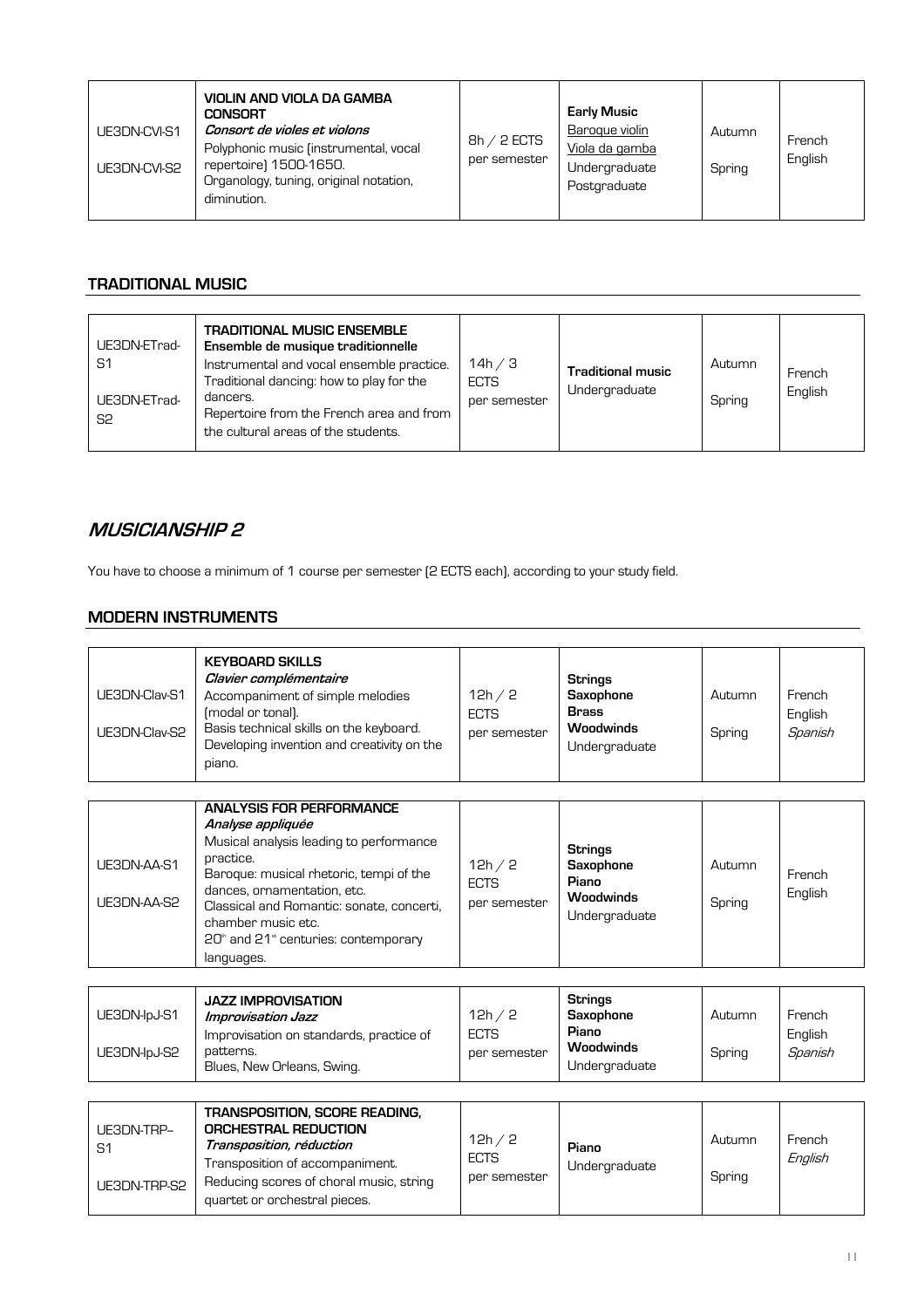| UE3DN-HaP-S1<br>UE3DN-HaP-S2 | <b>FIGURED BASS</b><br><b>READING, HARMONIZATION</b><br>Harmonie au piano<br>Practice of accompaniment and<br>harmonisation in different styles (popular,<br>classical, romantic)<br>Approach of Basso continuo, Jazz | 12h $/2$<br><b>ECTS</b><br>per semester | Piano<br>Undergraduate | Autumn<br>Spring | French<br>English |
|------------------------------|-----------------------------------------------------------------------------------------------------------------------------------------------------------------------------------------------------------------------|-----------------------------------------|------------------------|------------------|-------------------|
|                              | harmony, improvisation.                                                                                                                                                                                               |                                         |                        |                  |                   |

| UE3DN-EAr-S1<br>UE3DN-EAr-S2 | <b>COMPOSITION, ARRANGEMENT</b><br>Ecriture, arrangement<br>Rules and techniques of composition from<br>baroque music to contemporary music.<br>traditional and Jazz.<br>Analysis, arrangement and<br>instrumentation of classical, traditional,<br>Jazz and Pop pieces. | 12h/2<br><b>ECTS</b><br>per semester | <b>Brass</b><br>Percussion<br>Undergraduate | Autumn<br>Spring | French<br>English |
|------------------------------|--------------------------------------------------------------------------------------------------------------------------------------------------------------------------------------------------------------------------------------------------------------------------|--------------------------------------|---------------------------------------------|------------------|-------------------|
|                              |                                                                                                                                                                                                                                                                          |                                      |                                             |                  |                   |
|                              | <b>ACCOMPANYING SKILLS FOR</b>                                                                                                                                                                                                                                           |                                      |                                             |                  |                   |
|                              | <b>DANCERS</b>                                                                                                                                                                                                                                                           |                                      |                                             |                  |                   |
| UE3DN-IpD-S1                 | Improvisation et accompagnement de la                                                                                                                                                                                                                                    | 12h/2                                |                                             | Autumn           |                   |
|                              | danse                                                                                                                                                                                                                                                                    | <b>ECTS</b>                          | Percussion                                  |                  | French            |
| UE3DN-lpD-S2                 | Improvisation and accompaniment on the<br>vibraphone and marimba, in relation to                                                                                                                                                                                         | per semester                         | Undergraduate                               | Spring           | English           |

### **EARLY MUSIC**

Jazz and dance.

Accompaniment of dance lessons.

| UE3DN-MAnc-<br>BCC-S1<br>UE3DN-MAnc-<br>BCC-S2             | <b>BASSO CONTINUO (Keyboards)</b><br>Basse continue [claviers]<br>Basso Continuo according to the different<br>styles and periods, the treatises.<br>Improvisation, Partimenti.                                                               | 12h/2<br><b>ECTS</b><br>per semester   | Early music<br>keyboard<br>Undergraduate<br>Postgraduate                   | Autumn<br>Spring | French<br>English |
|------------------------------------------------------------|-----------------------------------------------------------------------------------------------------------------------------------------------------------------------------------------------------------------------------------------------|----------------------------------------|----------------------------------------------------------------------------|------------------|-------------------|
| UE3DN-MAnc-<br>BCmel-S1<br>UE3DN-MAnc-<br>BCmel-S2         | <b>BASSO CONTINUO</b> (instruments and<br>singers)<br>Basse continue (instruments mélodiques<br>et chanteurs)<br>BC seen as the basis of improvisation and<br>composition, and the fundament of the<br>performance practice. Keyboard skills. | 12h / 2<br><b>ECTS</b><br>per semester | Early music<br>instruments and<br>singers<br>Undergraduate<br>Postgraduate | Autumn<br>Spring | French<br>English |
| UE3DN-MAnc-<br>Acc-S2                                      | <b>TUNING SYSTEMS</b><br>Accord et tempéraments<br>Theory and practice of the early tuning<br>systems, and how to use them in the<br>performance.<br>Harpsichord tuning.                                                                      | 12h/2<br><b>ECTS</b><br>per semester   | Early music<br>Undergraduate<br>Postgraduate                               | Spring           | French<br>English |
| UE3DN-MAnc-<br>Sol-S1<br>UE3DN-MAnc-<br>Sol-S <sub>2</sub> | <b>MODES, SOLMISATION,</b><br><b>COUNTERPOINT</b><br>Modes, solmisation, contrepoint<br>Early solfeggio; practice on original<br>sources; notation, proportions;<br>Improvised counterpoint.                                                  | 12h / 2<br><b>ECTS</b><br>per semester | Early music<br>Undergraduate<br>Postgraduate                               | Autumn<br>Spring | French<br>English |

## **TRADITIONAL MUSIC**

| UE3DN-MTr-<br><b>STYLES, MODES, VARIATION</b><br>ST-S1<br>Styles, modalité, variation<br>Styles, modes, tuning systems, organology,<br>UE3DN-MTr-<br>variation, etc. from a specific cultural area.<br>ST-S2 | 14h / 3<br><b>ECTS</b><br>per semester | <b>Traditional music</b><br>Undergraduate | Autumn<br>Spring | French<br>English |
|--------------------------------------------------------------------------------------------------------------------------------------------------------------------------------------------------------------|----------------------------------------|-------------------------------------------|------------------|-------------------|
|--------------------------------------------------------------------------------------------------------------------------------------------------------------------------------------------------------------|----------------------------------------|-------------------------------------------|------------------|-------------------|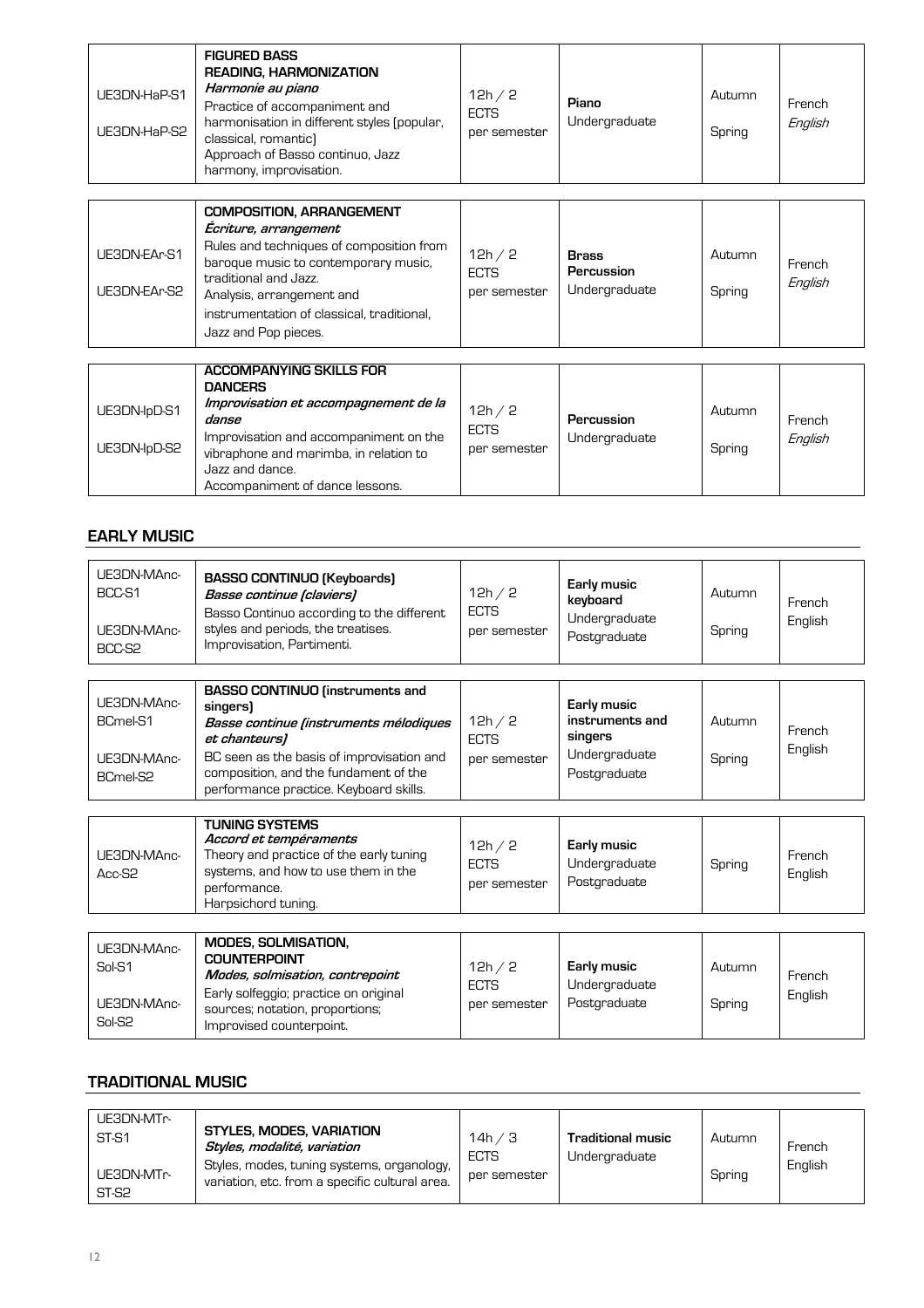# UE 4 –INTERDISCIPLINARY COURSES

**Nota Bene:** Choose 2 or 3 subjects in the list below or in other modules (UE5, Pedagogical Studies, University) ⇒ pages 14-15

| UE4DN-DTr-S1<br>UE4DN-DTr-S2 | <b>TRADITIONAL DANCE</b><br>Atelier danse traditionnelle<br>Practice of traditional dances from<br>different regions.                                                         | 10h / 2<br><b>ECTS</b><br>per semester | <b>Strings</b><br>Piano<br><b>Saxophone</b><br><b>Woodwinds</b><br>Early Music<br><b>Traditional Music</b><br>Undergraduate | Autumn<br>Spring | French<br>English |
|------------------------------|-------------------------------------------------------------------------------------------------------------------------------------------------------------------------------|----------------------------------------|-----------------------------------------------------------------------------------------------------------------------------|------------------|-------------------|
| UE4DN-ER-S1<br>UE4DN-ER-S2   | <b>RHYTHMIC EDUCATION</b><br><b>Education rythmique</b><br>The numerous aspects of rhythm in<br>performance practice: phrasing, tempo,<br>poly-rhythmic, pluri-rhythmic, etc. | 10h / 2<br><b>ECTS</b><br>per semester | <b>Brass</b><br>Percussion<br>Undergraduate                                                                                 | Autumn<br>Spring | French<br>English |
| UE6DN-PC-S1<br>UE6DN-PC-S2   | <b>BODY TECHNIQUES</b><br>Pratiques corporelles<br>Feldenkraïs Method<br>Ergonomy and posture<br>$\overline{a}$<br>Corporal consciousness<br>$\overline{a}$                   | 18h / 3<br><b>ECTS</b><br>per semester | All study fields and<br>instruments<br>Undergraduate                                                                        | Autumn           | French<br>English |
| UE4DN-SM-S1<br>UE4DN-SM-S2   | <b>PROFESSIONALISATION</b><br>Médiation et outils d'insertion<br>Methodology: Portfolio; Organisation<br>(planning, communication)                                            | 12h/3<br><b>ECTS</b><br>per semester   | All study fields and<br>instruments<br>Undergraduate                                                                        | Autumn<br>Spring | French<br>English |
| UE5DN-Opt-S2                 | <b>ELECTIVES</b><br>Options<br>The electives change every year. Examples:<br>Historically informed performance;<br>Recording; Harpsichord and BC                              | 12h/2<br><b>ECTS</b><br>per semester   | All study fields and<br>instruments<br>Undergraduate                                                                        | Spring           | French<br>English |
| UE4DN-Proj-S2                | <b>COLLECTIVE PROJECT</b><br>Projet - pratique de la scène<br>Transversal project (creation of a show<br>mixing music and theater), elaborated by<br>the group of students.   | 20h / 3<br><b>ECTS</b>                 | All study fields and<br>instruments<br>Undergraduate                                                                        | Spring           | French<br>English |
| UE4DN-Enr-S2                 | <b>RECORDING TECHNIQUES</b><br>Enregistrement et montage<br>From recording to editing and mixing.<br>Recording techniques editing (Pro-Tools)                                 | 12h / 2<br><b>ECTS</b>                 | All study fields and<br>instruments<br>Undergraduate                                                                        | Spring           | French<br>English |

## UE 5 – ELECTIVES

Electives are different every year. You can choose one or more subject at your arrival, at the PÔLE ALIÉNOR or at the university. They are usually 3 ECTS each.

## UE 6 – SESSIONS

Nota Bene : The participation to the « session spécifique" is mandatory for all the students of the study field.

| <b>SPECIFIC SESSION</b><br>Session spécifique<br>Common project for all the students of the<br>UE6DN-SSp-S2<br>study field (orchestra, concerts,<br>transversal project, etc. | 20h/4<br><b>ECTS</b> | All study fields and<br>instruments<br>Undergraduate | Spring | French<br>English |
|-------------------------------------------------------------------------------------------------------------------------------------------------------------------------------|----------------------|------------------------------------------------------|--------|-------------------|
|-------------------------------------------------------------------------------------------------------------------------------------------------------------------------------|----------------------|------------------------------------------------------|--------|-------------------|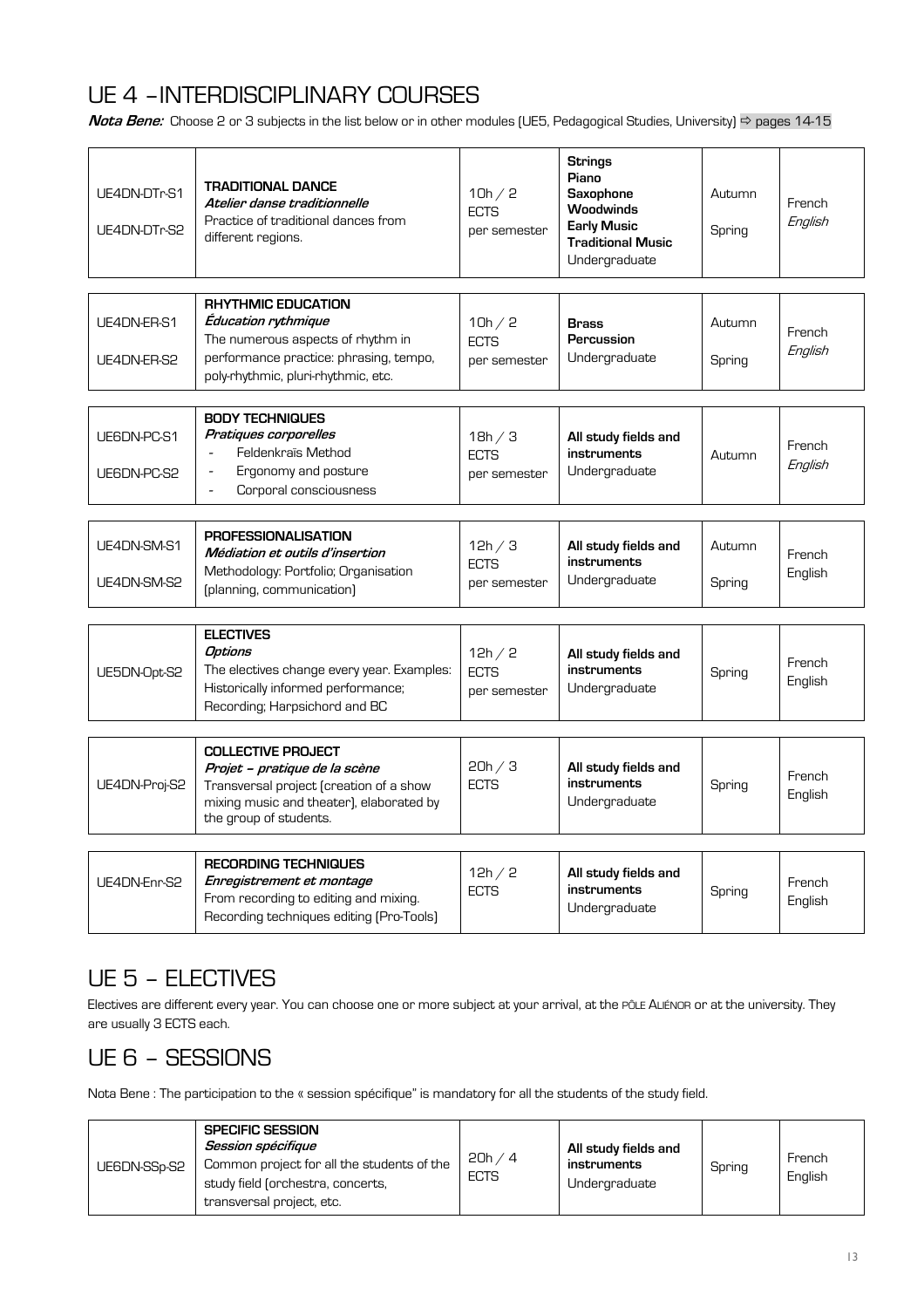# PEDAGOGICAL STUDIES

Besides the performance practice, the CESMD offers a teacher training program for instrumental and vocal teachers, leading to the Diplôme d'État (DE). The « *Diplôme d'État (DE) de professeur de musique* » is a professional diploma, required for teaching in most public and private music schools in France. **Erasmus+ students can choose some components of this program.**

### **ARTISTIC PRACTICE**

| UE1DE-MDTr-S1 | TRADITIONAL MUSIC & DANCE<br>Musiques et danses traditionnelles<br>Improvisation, creation, aural transmission.<br>Singing and playing for the dancers.<br>Cultural heritage, identity, territories | 18h / 3<br><b>ECTS</b> | All study fields<br>and<br>instruments<br>Undergraduate | Autumn | French |
|---------------|-----------------------------------------------------------------------------------------------------------------------------------------------------------------------------------------------------|------------------------|---------------------------------------------------------|--------|--------|
| UE3DE-Th-S1   | <b>MUSIC &amp; THEATRE</b><br>Théâtre<br>How to be on stage.<br>Relationship between Music and Theatre:<br>text/music, meaning of the music and<br>musicality of the words. Corporal training.      | 18h / 3<br><b>ECTS</b> | All study fields<br>and<br>instruments<br>Undergraduate | Autumn | French |

| UE1DE-Impro-S2 | <b>IMPROVISATION</b><br>Improvisation, free from the tonal/modal<br>systems.                                        | 18h / 3<br><b>ECTS</b> | All study fields<br>and<br>instruments<br>Undergraduate | Spring | French<br>English |
|----------------|---------------------------------------------------------------------------------------------------------------------|------------------------|---------------------------------------------------------|--------|-------------------|
| UE1DE-MAA-S2   | POP-ROCK / RHYTHMIC MUSIC<br>Musiques actuelles amplifiées<br>Culture and practice of the modern<br>rhythmic music. | 18h / 3<br><b>ECTS</b> | All study fields<br>and<br>instruments<br>Undergraduate | Spring | French<br>English |

### **DIDACTICS**

| UE2DE-AtPd-S1<br>UE2DE-AtPd-S2     | <b>INSTRUMENTAL DIDACTICS</b><br>Ateliers pédagogiques<br>Collective and transversal approach of the<br>instrumental or ensemble lesson, based on<br>analyses of real teaching situations (live or<br>video).                    | 17h / 3<br>ECTS per<br>semester | All study fields<br>and<br>instruments<br>Undergraduate | Autumn<br>Spring | French<br>English |
|------------------------------------|----------------------------------------------------------------------------------------------------------------------------------------------------------------------------------------------------------------------------------|---------------------------------|---------------------------------------------------------|------------------|-------------------|
|                                    |                                                                                                                                                                                                                                  |                                 |                                                         |                  |                   |
| UE2DE-AtPdTr-S1<br>UE2DE-AtPdTr-S2 | <b>DIDACTICS TRADITIONAL MUSIC</b><br>Didactique spécifique<br>Pedagogical specificity linked to the aural<br>transmission, to the practices of the cultural<br>areas. Relationship between tradition and<br>contemporary world. | $6h / 1$ ECTS<br>per semester   | <b>Traditional</b><br><b>Music</b><br>Undergraduate     | Autumn<br>Spring | French<br>English |
|                                    |                                                                                                                                                                                                                                  |                                 |                                                         |                  |                   |
| UE4DE-ScEd-S1<br>UE4DE-ScEd-S2     | <b>EDUCATIONAL SCIENCES</b><br>Sciences de l'éducation<br>Approach of the most important trends and<br>subjects in the educational sciences.                                                                                     | 15h / 2<br>ECTS per<br>semester | All study fields<br>and<br>instruments<br>Undergraduate | Autumn<br>Spring | French            |
|                                    |                                                                                                                                                                                                                                  |                                 |                                                         |                  |                   |
| UE4DE-Psyc-S1<br>UE4DE-Psyc-S2     | <b>PSYCHOLOGY</b><br>Psychologie & sociologie<br>Psychology of the children an the teen-ager                                                                                                                                     | 15h / 2<br>ECTS per<br>semester | All study fields<br>and<br>instruments                  | Autumn<br>Spring | French            |
|                                    | in Relationship with the musical pedagogy.                                                                                                                                                                                       |                                 | Undergraduate                                           |                  |                   |

| UE5DE-Obs-S2 | <b>INTO THE MUSIC SCHOOL</b><br>Stage d'observation<br>3 days of observation in a French music<br>school: relation with the community,<br>organisation, environment and partners,<br>pedagogical project, etc. | 24h/4<br><b>ECTS</b> | All study fields<br>and<br>instruments<br>Undergraduate | Autumn<br>Spring | French |
|--------------|----------------------------------------------------------------------------------------------------------------------------------------------------------------------------------------------------------------|----------------------|---------------------------------------------------------|------------------|--------|
|--------------|----------------------------------------------------------------------------------------------------------------------------------------------------------------------------------------------------------------|----------------------|---------------------------------------------------------|------------------|--------|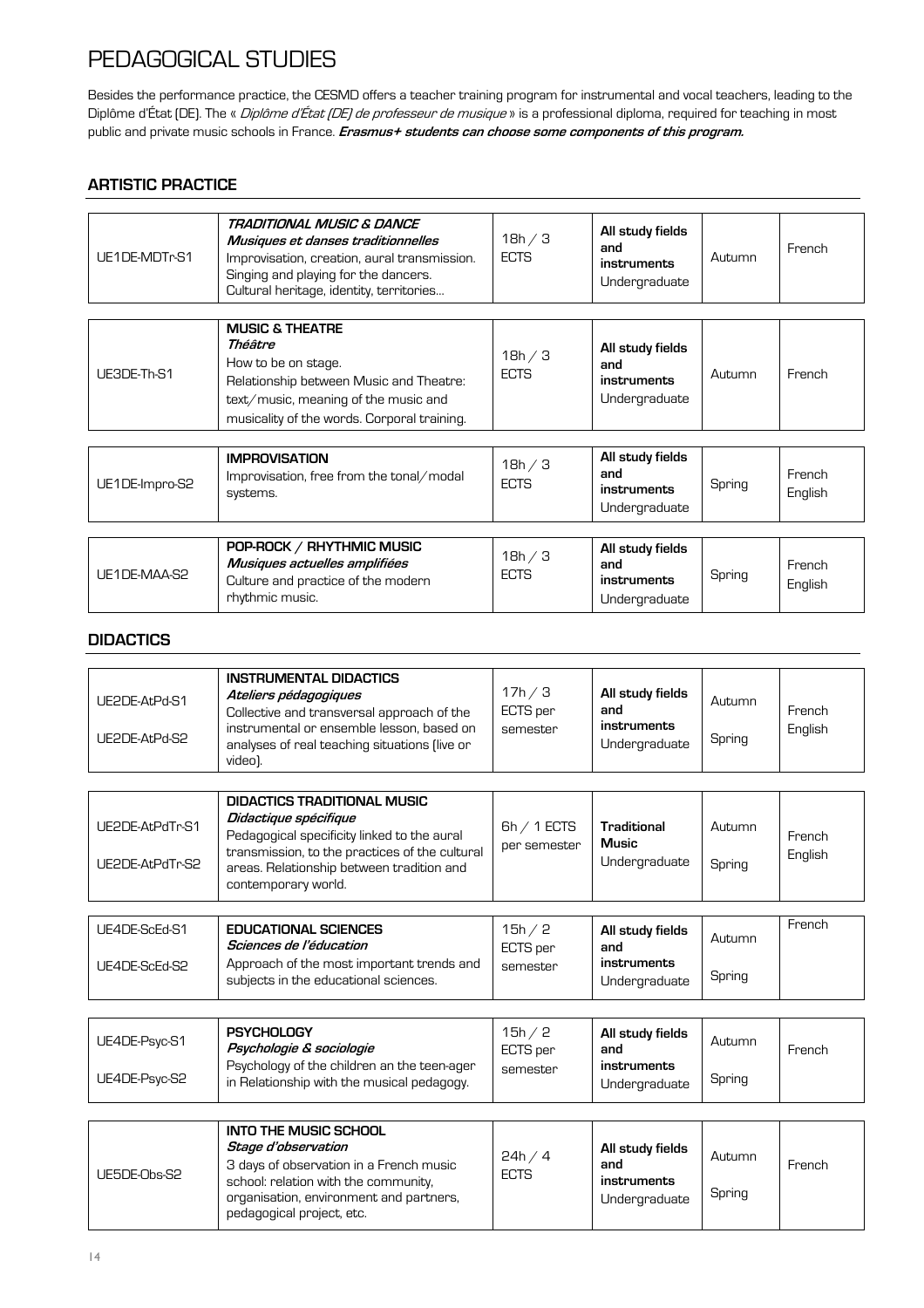# UE 2 – MUSICOLOGY (University)

As an Erasmus+ student registered at the CESMD, you can also choose courses at the University (in Poitiers or in Tours, depending on the study field).

If you are interested in other courses at the University, it will be possible to choose other subjects at your arrival in Poitiers or Tours.

### **UNIVERSITY OF POITIERS**

| UE2L-UP-HM-S1 | <b>HISTORY OF MUSIC</b><br>Histoire de la musique<br>Historical periods can change from autumn<br>to spring semester<br>Moyen-Âge | 24h<br>3 ECTS $/$     | <b>Strings</b><br>Piano                          | Autumn | French |
|---------------|-----------------------------------------------------------------------------------------------------------------------------------|-----------------------|--------------------------------------------------|--------|--------|
| UE2L-UP-HM-S2 | Renaissance<br>Baroque<br>$\overline{\phantom{a}}$<br>XIXe siècle<br>-<br>XXe - XXIe siècles                                      | semester /<br>subject | Saxophone<br><b>Early Music</b><br>Undergraduate | Spring |        |

### **UNIVERSITY OF TOURS**

| UE2L-UT-HM-S1 | <b>HISTORY OF MUSIC</b><br>Histoire de la musique<br>Historical periods can change from autumn<br>to spring semester                                                                     | 24h<br>3 ECTS $/$     | Percussion                    | Autumn | French |
|---------------|------------------------------------------------------------------------------------------------------------------------------------------------------------------------------------------|-----------------------|-------------------------------|--------|--------|
| UE2L-UT-HM-S2 | Moyen-Âge<br>$\overline{\phantom{0}}$<br>Renaissance<br>$\overline{\phantom{0}}$<br>Baroque<br>$\overline{\phantom{a}}$<br>XIXe siècle<br>$\overline{\phantom{a}}$<br>XXe - XXIe siècles | semester /<br>subject | <b>Brass</b><br>Undergraduate | Spring |        |

## UE 6 – ELECTIVES (University)

At your arrival, you will have the opportunity to choose a course at the University (numerous possible subjects in all study fields).

| ELECTIVES - Options (Université)<br>UE6-LP-Lib-S1<br>Choir, vocal ensemble, choir conducting,<br>Ethno-musicology, Acoustics, Sport;<br>UE6-LP-Lib-S2<br>Musiques actuelles; Musique et société;<br>Chanson de tradition orale francophone | $20h / 2$ or $3$<br>ECTS per<br>semester<br>per subject | All study fields<br>and<br>instruments<br>Undergraduate | Autumn<br>Spring | French |
|--------------------------------------------------------------------------------------------------------------------------------------------------------------------------------------------------------------------------------------------|---------------------------------------------------------|---------------------------------------------------------|------------------|--------|
|--------------------------------------------------------------------------------------------------------------------------------------------------------------------------------------------------------------------------------------------|---------------------------------------------------------|---------------------------------------------------------|------------------|--------|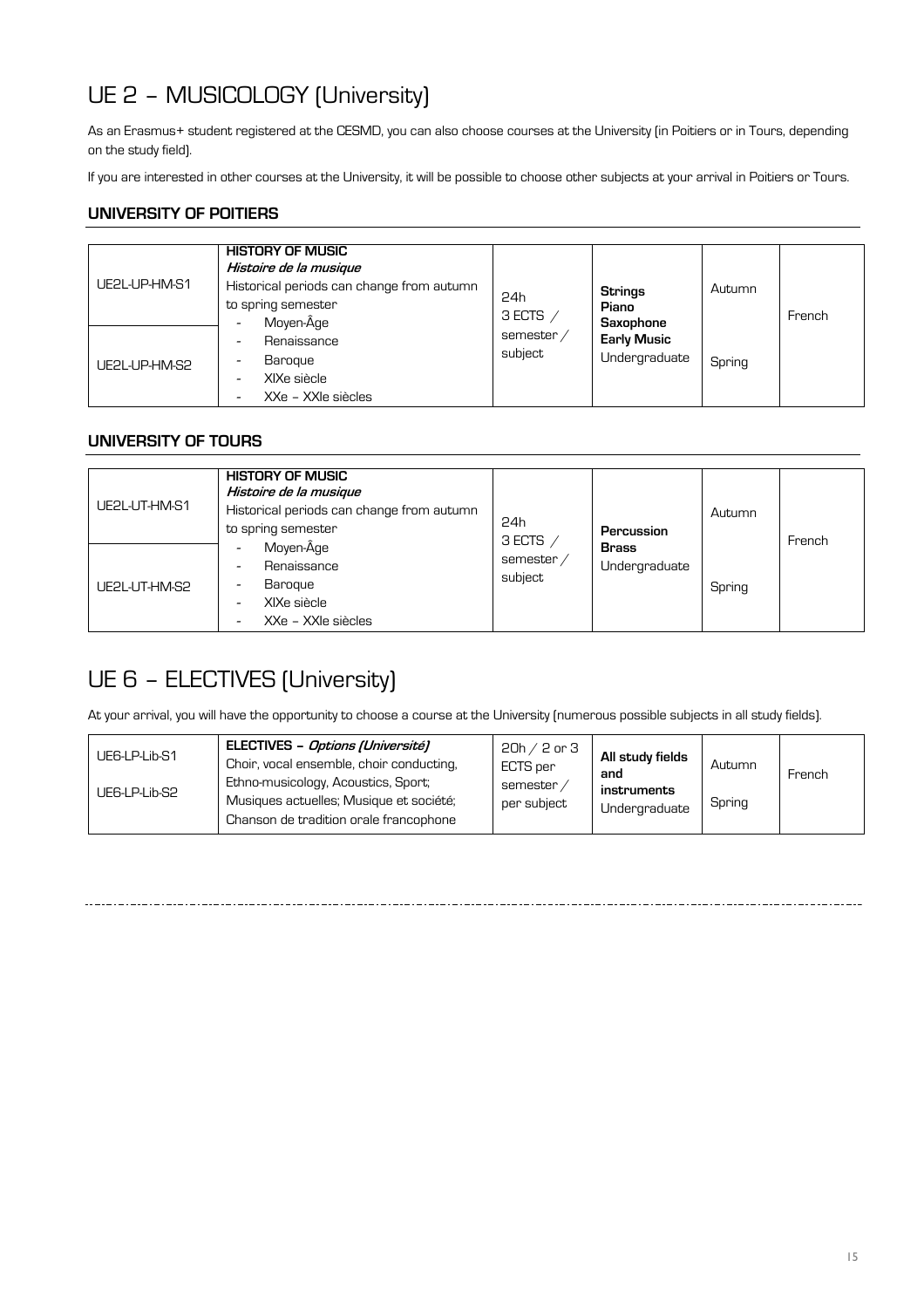MASTER UNIVERSITAIRE « Musique : recherche et pratiques d'ensemble », Musique ancienne

This course is open to all instrumentalists and singers specialised in historical instruments.

This Master-programme is intended for the students who wish to combine a high level in musical performance practice with an approach of the academic research.

The programme prepares the students to a diversity of professions, and helps them build their own musical and artistic approach, and a personal approach to their career, taking in consideration the constant evolutions within the artistic world.

### MUSICAL AND ARTISTIC TRAINING, AT THE PÔLE ALIÉNOR

PERFORMANCE PRACTICE

- In-depth study of the main repertoire (instrumental and chamber music): lessons are given by teachers and guest-teachers chosen in relation to the students' project
- Repertoire study

PROFESSIONALIZATION (Mise en situation professionnelle)

- Concerts and artistic projects
- **Internships**
- Training in recording and editing

### MUSICOLOGY & RESEARCH, AT THE UNIVERSITY

The Department of musicology of the University of Poitiers provides academic support to practical instrumental/vocal development.

The teachers, researchers, and guest-researchers will provide instruction and seminars on:

- Study of theoretical sources
- Research methodology (digital resources, repertoire analysis, organology, etc.)
- Critical edition
- Research essay

#### LANGUAGE REQUIREMENTS

The French language is used in all courses and lessons, as well as during the entrance examinations. Knowledge of French language is mandatory for all applicants: non-French-speaking students must give an official certificate of **the level B1.**

#### STUDY PLAN FOR REGULAR STUDENTS

|         | <b>AUTUMN SEMESTER</b>                                                                                                                                                                                               | <b>ECTS</b> | <b>SPRING SEMESTER</b>                                                                                                                                                                                                                                                                               | <b>ECTS</b> |
|---------|----------------------------------------------------------------------------------------------------------------------------------------------------------------------------------------------------------------------|-------------|------------------------------------------------------------------------------------------------------------------------------------------------------------------------------------------------------------------------------------------------------------------------------------------------------|-------------|
| UE1 MA1 | <b>MUSICOLOGY</b><br>Forme et usage de la partition<br>Concepts et outils                                                                                                                                            | 9           | <b>MUSICOLOGY</b><br>Forme et usage de la partition<br>Insertion professionnelle et médiation<br>culturelle                                                                                                                                                                                          | 6           |
| UE2MA1  | <b>TRANSVERSAL SKILLS</b><br>Compétences numériques<br>Langue vivante                                                                                                                                                | 6           | <b>TRANSVERSAL SKILLS</b><br>Compétences numériques<br>Langue vivante                                                                                                                                                                                                                                | 6           |
| UE3MA1  | PERFORMANCE PRACTICE<br>Formation de l'interprète et<br>professionnanlisation<br>Chamber music<br>Instrumental courses<br>Production et diffusion artistique<br>Early Music Lab<br><i>Masterclass &amp; sessions</i> | 15          | PERFORMANCE PRACTICE<br>Formation de l'interprète et<br>professionnanlisation<br>Chamber music<br>Instrumental courses<br>Production et diffusion artistique<br>Early Music Lab<br>Projet de réalisation artistique<br>Masterclass & sessions<br>Étude des traités<br>Recital (solo & chamber music) | 18          |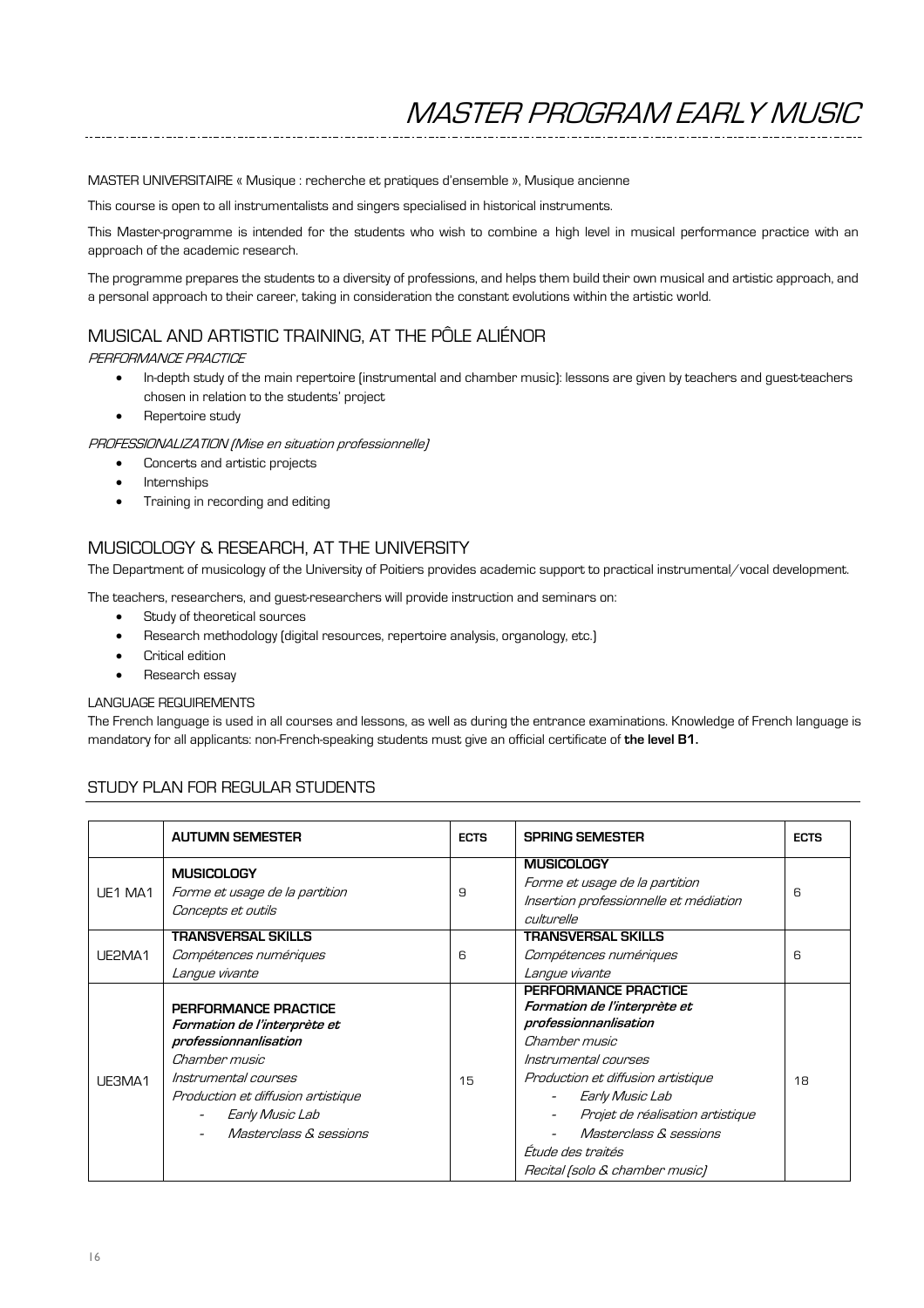|         | <b>AUTUMN SEMESTER</b>                                                                                                                                                                        | <b>ECTS</b> | <b>SPRING SEMESTER</b>                                                                                                                                                      | <b>ECTS</b> |
|---------|-----------------------------------------------------------------------------------------------------------------------------------------------------------------------------------------------|-------------|-----------------------------------------------------------------------------------------------------------------------------------------------------------------------------|-------------|
| UE1 MA2 | <b>MUSICOLOGY</b><br>Sources de la performance musicale<br>Aide individualisée à la préparation du<br>mémoire                                                                                 | 6           | <b>MUSICOLOGY</b><br>Sources de la performance musicale<br>Aide individualisée à la préparation du<br>mémoire                                                               | З           |
| UE2MA2  | <b>TRANSVERSAL SKILLS</b><br>Langue vivante<br>Recherche de stage et insertion<br>professionnelle                                                                                             | 6           | <b>TRANSVERSAL SKILLS</b><br>Langue vivante<br>Stage ou validation de l'expérience<br>professionnelle<br>Mémoire de recherche                                               | 12          |
| UE3MA2  | PERFORMANCE PRACTICE<br>Formation de l'interprète et<br>professionnanlisation<br>Production et diffusion artistique<br>Early Music Lab<br>Enregistrement et montage<br>Masterclass & sessions | 18          | PERFORMANCE PRACTICE<br>Formation de l'interprète et<br>professionnanlisation<br>Production et diffusion artistique<br>Early Music Lab<br>Masterclass & sessions<br>Recital | 15          |

# DESCRIPTION OF THE COURSES

# UE 1 – MUSICOLOGY

| UE1M1-SMT-<br>S1 | FORMS & USES of the SCORE<br>Formes et usages de la partition<br>Study of different sources (printed and<br>manuscripts). Links between the context<br>of the source, their characteristics, status<br>and functions and the way they were used.<br>Critical approach of the score and<br>influence on performance. | 24h<br>6 ECTS | Early Music<br>Postgraduate<br>Master 1 | Autumn | French |
|------------------|---------------------------------------------------------------------------------------------------------------------------------------------------------------------------------------------------------------------------------------------------------------------------------------------------------------------|---------------|-----------------------------------------|--------|--------|
|------------------|---------------------------------------------------------------------------------------------------------------------------------------------------------------------------------------------------------------------------------------------------------------------------------------------------------------------|---------------|-----------------------------------------|--------|--------|

| UE1M1-Meth-<br>S1 | METHODOLOGY 1<br><i>Concepts et outils</i><br>Methodological tools for the artistic<br>research. | 24h<br>3 ECTS | <b>Early Music</b><br>Postaraduate<br>Master " | Autumn | French<br>English |
|-------------------|--------------------------------------------------------------------------------------------------|---------------|------------------------------------------------|--------|-------------------|
|-------------------|--------------------------------------------------------------------------------------------------|---------------|------------------------------------------------|--------|-------------------|

| MUSICOLOGY : SOURCES & PRACTICES<br>Sources de la performance musicale<br>UE1M2-SSp-S1<br>Examples of subjects: : recording and<br>performance; From the score to the<br>UE1M2-SSp-S2<br>sound; Beating time and the sense of the<br>bar; Orchestral disposition; History of the<br>recording; Re-creation, reconstitution. | 24h<br>6 ECTS /<br>semester | Early Music<br>Postgraduate<br>Master 2 | Autumn<br>Spring | French |
|-----------------------------------------------------------------------------------------------------------------------------------------------------------------------------------------------------------------------------------------------------------------------------------------------------------------------------|-----------------------------|-----------------------------------------|------------------|--------|
|-----------------------------------------------------------------------------------------------------------------------------------------------------------------------------------------------------------------------------------------------------------------------------------------------------------------------------|-----------------------------|-----------------------------------------|------------------|--------|

# UE 2 – TRANSVERSAL SKILLS

| UE2MA-LV-S1<br>UE2MA-LV-S2 | <b>LANGUAGE COURSE</b><br>Langue vivante                                                                                                                                                                                                       | 18h/semest<br>er<br>3 ECTS | <b>Early Music</b><br>Postgraduate<br>Master $1 / M$ aster 2 | Autumn<br>Spring |        |
|----------------------------|------------------------------------------------------------------------------------------------------------------------------------------------------------------------------------------------------------------------------------------------|----------------------------|--------------------------------------------------------------|------------------|--------|
|                            |                                                                                                                                                                                                                                                |                            |                                                              |                  |        |
| UE2MA-STIm                 | <b>INTERNSHIP</b><br>Stage d'immersion professionnelle<br>The partnerships of the CESMD give the<br>student the opportunity to realise an<br>internship in several fields: ensemble<br>practice, communication, diffusion,<br>production, etc. | $35-70h/$<br>6 ECTS        | <b>Early Music</b><br>Postgraduate                           | Spring           | French |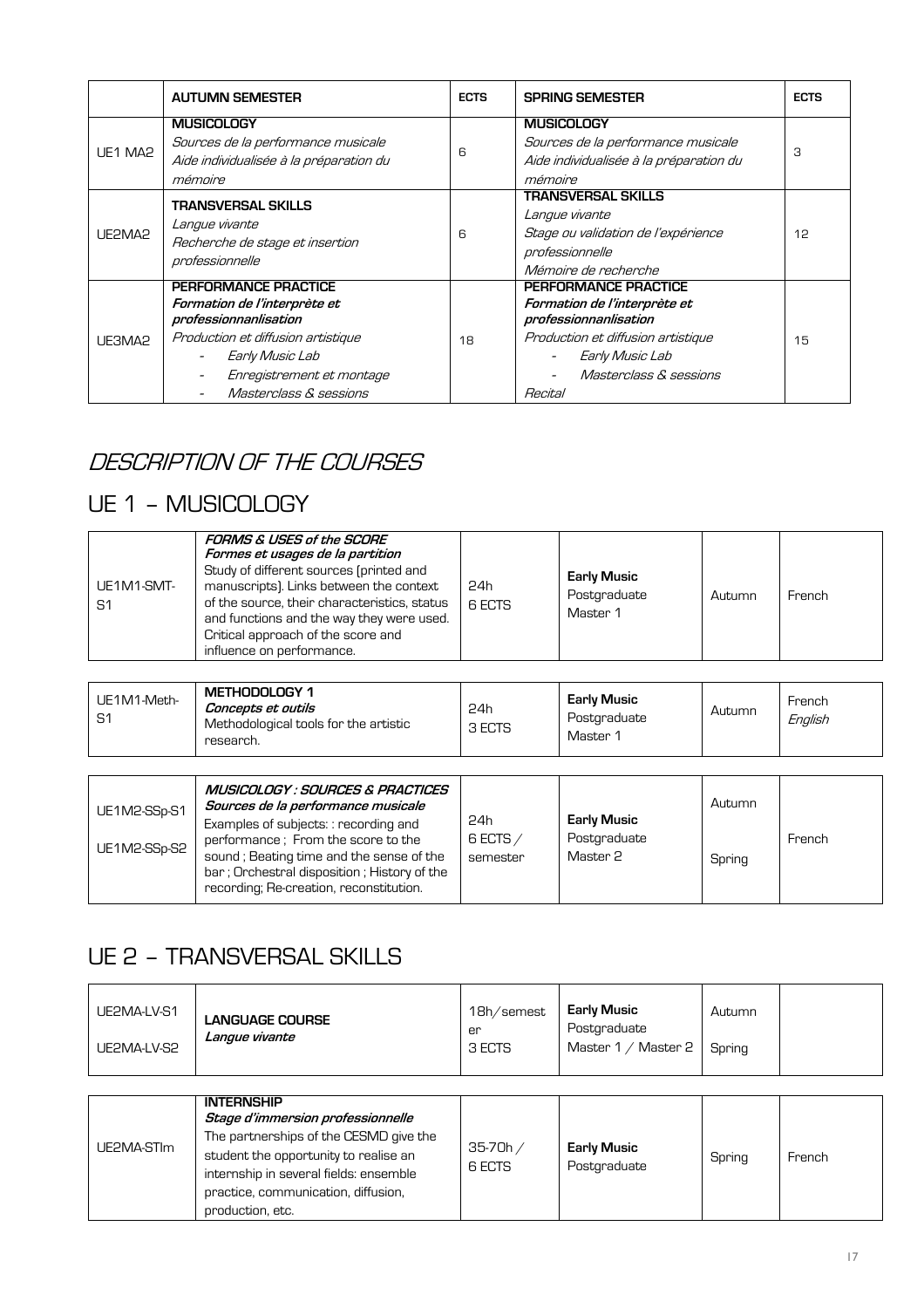| <b>RESEARCH ESSAY</b><br>UE5M2-Mem<br>Mémoire de recherche<br>Definition of the subject. Historiography<br>and bibliography. Individual support. | 12H<br>12 ECTS | <b>Early Music</b><br>Postgraduate | Autumn &<br>Spring | French<br>English |
|--------------------------------------------------------------------------------------------------------------------------------------------------|----------------|------------------------------------|--------------------|-------------------|
|--------------------------------------------------------------------------------------------------------------------------------------------------|----------------|------------------------------------|--------------------|-------------------|

## UE3 PERFORMANCE PRACTICE & PROFESSIONALIZATION

| UE3MA-MdC-<br>S <sub>1</sub><br>UE3MA-MdC-<br>S <sub>2</sub> | <b>CHAMBER MUSIC Master</b><br>Musique de chambre Master<br>$Arr$ page 10-11                                                                                                                                                                                                                                                                                            | 15h/<br>5 ECTS<br>5 ECTS | <b>Early Music</b><br>Postgraduate             | Autumn<br>Spring   | French<br>English<br>Spanish |
|--------------------------------------------------------------|-------------------------------------------------------------------------------------------------------------------------------------------------------------------------------------------------------------------------------------------------------------------------------------------------------------------------------------------------------------------------|--------------------------|------------------------------------------------|--------------------|------------------------------|
| UE3MA-PI-S1<br>UE3MA-PI-S2                                   | <b>INSTRUMENTAL PRACTICE</b><br>Pratique instrumentale<br>Instrumental course<br>Practice with accompaniment<br>Master-classes<br>Repertoire study                                                                                                                                                                                                                      | 12h<br>4 ECTS<br>4 ECTS  | <b>Early Music</b><br>Postgraduate             | Autumn<br>Spring   | French<br>English<br>Spanish |
| UE3M1-SMT-<br>S <sub>2</sub>                                 | <b>TREATISES STUDY</b><br>Etudes des traités<br>Study of the principal treatises (Rhetoric,<br>theoretical texts, instrumental methods) in<br>the Baroque area. Fundamental and<br>theoretical knowledge and practical<br>applications.                                                                                                                                 | 24h<br>6 ECTS            | <b>Early Music</b><br>Postgraduate             | Spring             | French                       |
| <b>UE3MA-PRA</b>                                             | <b>ARTISTIC PROJECT</b><br>Projet de réalisation artistique<br>Project leading to concerts or show for<br>different audiences (children, adults, etc.).<br>Opportunity to prepare the concerts in a<br>school, relationship with the teachers, etc.                                                                                                                     | 24h/<br><b>6 ECTS</b>    | <b>Early Music</b><br>Postgraduate             | Autumn &<br>Spring | French                       |
| UE3MA-EnrM                                                   | <b>RECORDING SESSION</b><br>Enregistrement & montage<br>Recording session in a professional<br>context: preparation, recording techniques,<br>producing, editing, etc. It provides the<br>student a short professional "demo".                                                                                                                                          | 18h/<br>3 ECTS           | <b>Early Music</b><br>Postgraduate             | Autumn             | French<br>English            |
| UE4DN-SSp-S2                                                 | <b>SESSION SPÉCIFIQUE EARLY MUSIC</b><br>This module is common to all the Early<br>Music students. $\Rightarrow$ page 12<br>For the Master students, it might be<br>replaced by other contents to be<br>determined individually with the student<br>according to hi/her needs<br>(Ornamentation, Tuning, Counterpoint,<br>Basso continuo, etc.) $\Rightarrow$ page 9-12 | 18h/<br>3 ECTS           | <b>Early Music</b><br>Postgraduate             | Spring             | French<br>English            |
| UE3M2-Org-S1                                                 | <b>ORGANOLOGY</b><br>Participation to conferences and colloquia.<br>Internship or sessions with instrument<br>makers.                                                                                                                                                                                                                                                   | 18h<br>2 ECTS            | <b>Early Music</b><br>Postgraduate<br>Master 2 | Autumn             | French<br>English            |
| UE3M2-AnR-<br>S <sub>2</sub>                                 | <b>ANALYSIS OF THE REPERTOIRE</b><br>Analyse des répertoires<br>This course adapted every year, according<br>to the instrumental and specific areas of<br>study of the students.                                                                                                                                                                                        | 24h<br>3 ECTS            | <b>Early Music</b><br>Postgraduate<br>Master 2 | Spring             | French<br>English            |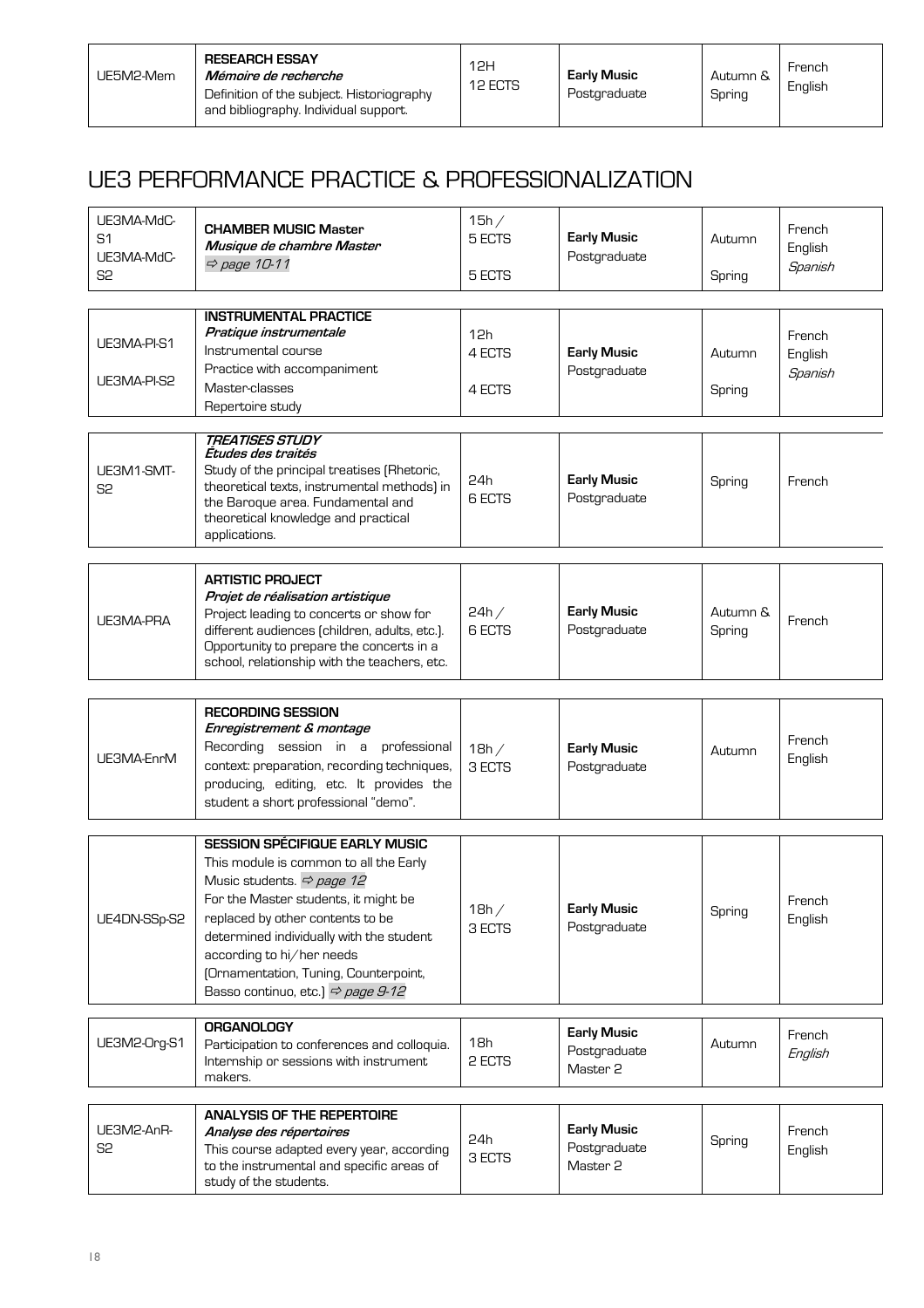# ASSESSMENT AND GRADING SYSTEM

## Learning Agreement and Transcript of Records

Your mobility at the PÔLE ALIÉNOR will be taken into account for the validation of your diploma.

The Learning Agreement defines the subjects you follow at the CESMD. It has to be signed and validated by your home institution before your arrival. It is possible to change some courses at your arrival: in this case it has to be validated again.

At the end of your stay, the PÔLE ALIÉNOR will send a Transcript of Records to you and to the responsible person in your home institution. This document will make the transfer of credits possible.

The validation of your results is the responsibility of your home institution.

## Grading scale

In the French assessment system (schools and University), the marking scale is 0 – 20. Marks above 16 are very rare for a subject area, and they are exceptional for a semester- or year average. To pas pass a course unit, a student must receive 10 as a minimum.

| Grading scale at<br>the CESMD | General, qualitative description of the evaluation criteria     |
|-------------------------------|-----------------------------------------------------------------|
| 18 and above                  | An excellent performance, clearly outstanding.                  |
| 17<br>16                      | A very good performance.                                        |
| 15<br>14                      | A good performance in most areas.                               |
| 13<br>12                      | A satisfactory performance, but with significant shortcomings.  |
| 11<br>10                      | A performance that meets the minimum criteria, but no more.     |
| 9<br>8                        | A performance that does not meet the minimum academic criteria. |
| $\leq$ 8                      | Very unsatisfying result. Negative assessment.                  |

 $Q =$  Quitus  $\rightarrow$  validation without grade (participation certificate). For example for « pratiques corporelles » (Alexander technique, Feldenkraïs, Yoga, etc).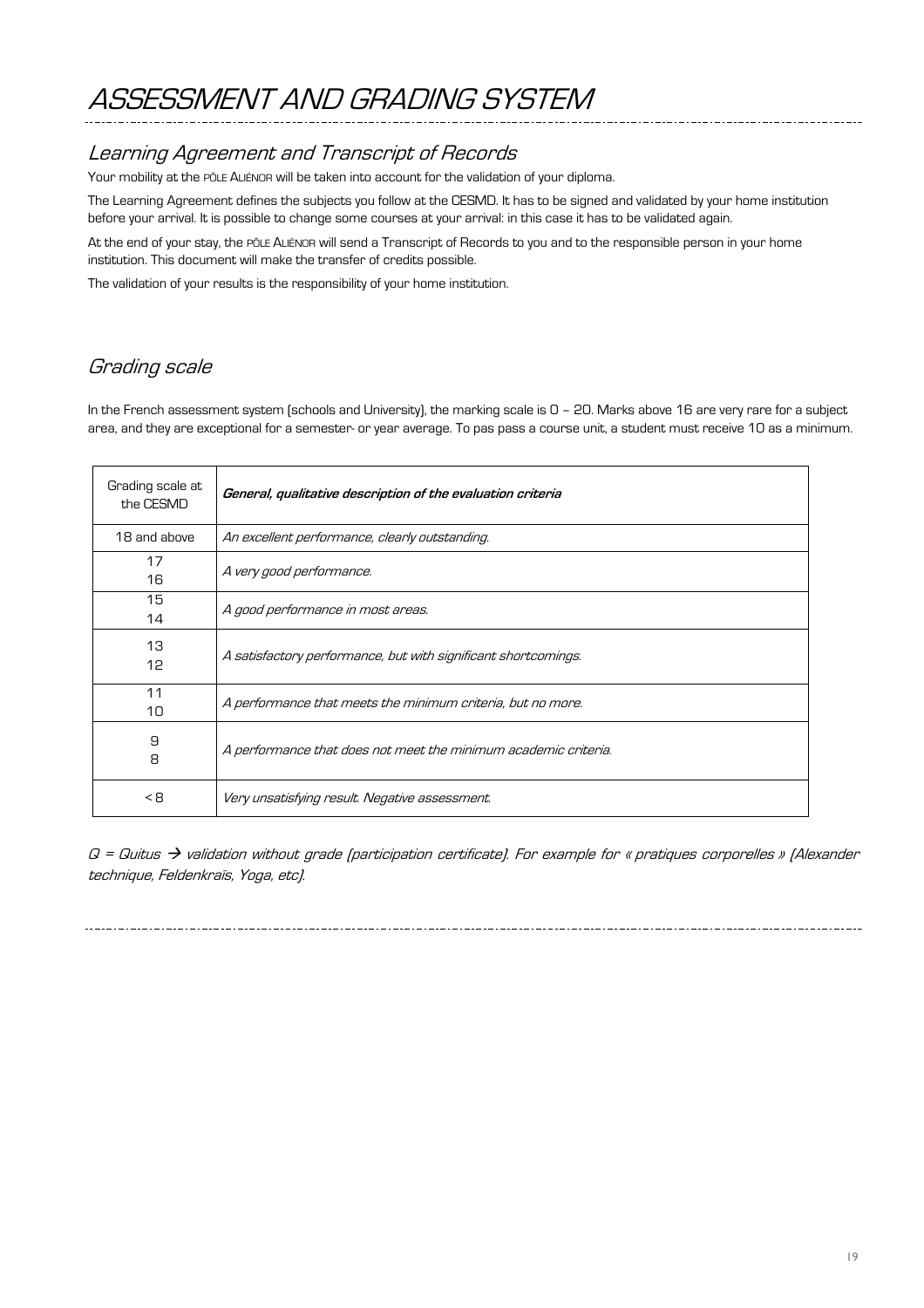GENERAL INFORMATION

**This information will be useful before your arrival. You will get more precise information at your arrival. The international office of the PÔLE ALIÉNOR provides individual help upon request.**

### INTRODUCTION WEEK

The academic year starts with introduction days to welcome all the new students (regular as well as Erasmus+ students): the "Journées d'accueil" (precise dates and schedule to be confirmed). The participation is mandatory on the 2 days.

You should arrive in Poitiers at the very end of August. A more detailed programme will be sent in late August.

During those days you will be provided with information regarding enrolment, study services and practical matters regarding your stay. Musical activities and a tour in Poitiers city are also included in the programme.

Do not miss this opportunity to receive important information and meet the coordinator of the study field and the teachers, along with the other students!

#### REGISTRATION

As an Erasmus+ student, you have to be registered at your home institution. At your arrival, you will register at the PÔLE ALIÉNOR, and possibly at one of the Partner Universities (Poitiers or Tours) according to your study field. ðpage 8 (Principal study subject)

### FRENCH LANGUAGE COURSE

#### University of Poitiers

This link is to the French language for foreigners: http://cfle.univ-poitiers.fr/

The Centre FLE delivers several courses:

- Intensive course: **at the end of August** (applications by July 15)
- Regular courses: this is "heavy" (18 hours a week)
- "À la carte" courses, 2 hours modules, depending on your level

You have to pay for those courses, so they cannot be included in your Erasmus learning agreement, but you will get extra ECTS.

To learn French on the web, visit: http://www.lepointdufle.net/p/apprendre-le-francais.htm

#### University of Tours

http://international.univ-tours.fr/profils-en/learning-french-275937.kjsp?RH=INTER-FR-PROFILS

### $HOMISINIG$

Please note that the PÔLE ALIÉNOR, is NOT responsible for arranging your accommodation. However, we will do our best to assist you in case you face problems in finding accommodation.

There you have a link explaining the different possibilities. http://cfle.univ-poitiers.fr/spip.php?article31&lang=fr

Of course you can try to find a room in a university housing building, but Poitiers is a small city, and you'd better find a room in the citycenter.

The simplest way is to contact some students who could help you finding some contacts. When you'll confirm your registration, the international office will send you e-mail addresses of several students who can help you.

#### **Practical guide for international students**

Although the PÔLE ALIÉNOR, is NOT part of the Université de Poitiers, you'll find in this guide a lot of information about administrative formalities (health insurance, etc.) and practical information. http://www.univ-poitiers.fr/international/venir-etudier-a-poitiers/

### VISA

Students from the European Union and European Economic Area do not require visas.

Students residing in the European Community who do not have European citizenship must apply for a student visa at the French consulate of their country of residency. Their European residence permit allows them to stay in France legally for 3 months only, which is not sufficient for a student mobility program.

Applications for a "long séjour" (long stay) visa must be submitted in your country of residence. There is no way of obtaining authorization for a visa once you have arrived in France.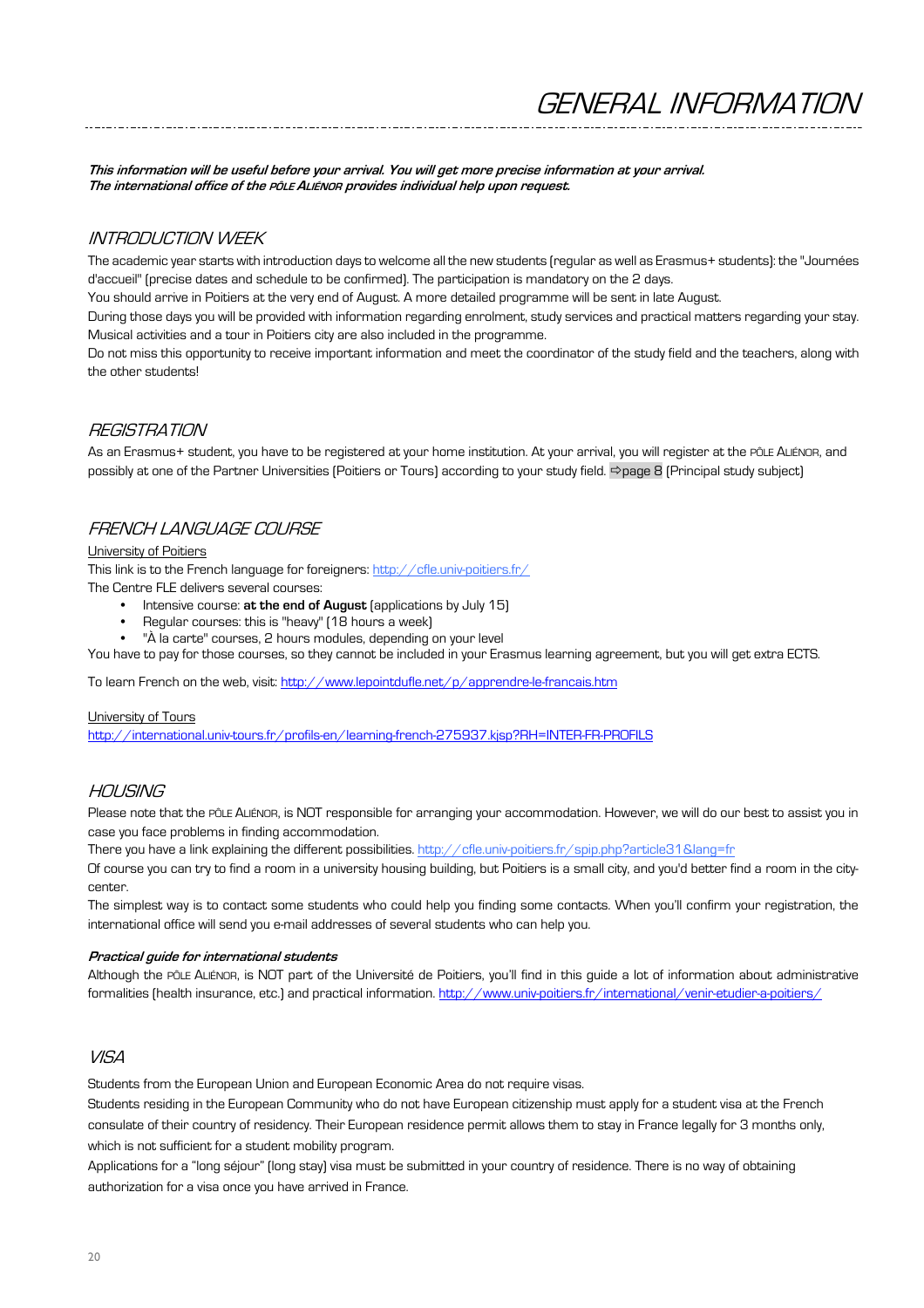### LIST OF DOCUMENTS

You might need the documents below for administrative procedures:

- Transcript of records and/or diploma
- Passport sized photos (at least 5)
- ID card or passport + a photocopy
- Student's ID card of your home institution
- Official document from your home institution granting permission to study as an Erasmus+ student

- Necessary documents for the housing (eg. guarantee by your parents for the rent).
- Proof of health insurance (EHIC: European Health Insurance Card for EU nationals)